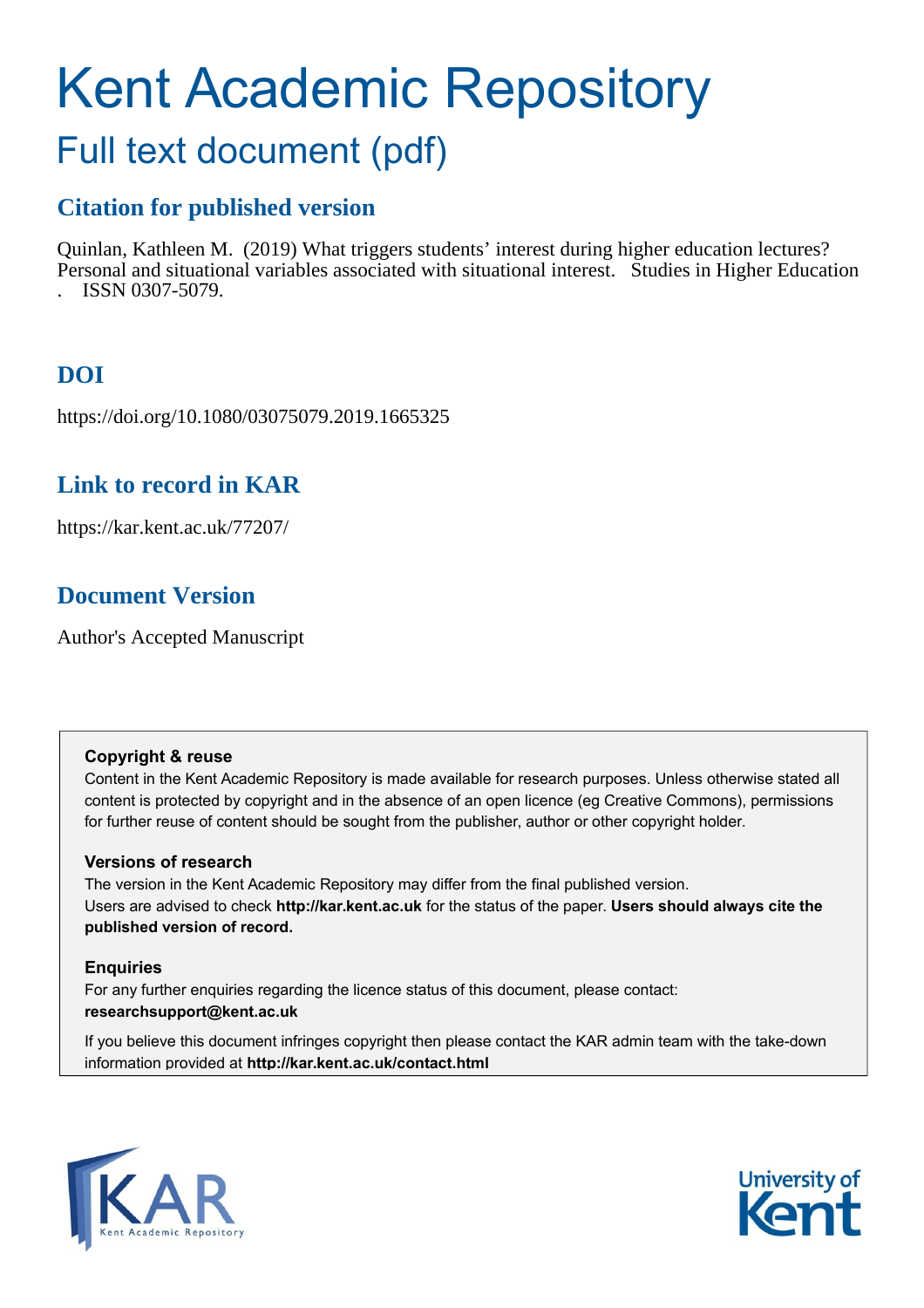### **What triggers students' interest during higher education lectures? Personal and situational variables associated with situational interest**

Kathleen M. Quinlan, Centre for the Study of Higher Education, University of Kent, UELT Building, Canterbury, CT2 7NQ United Kingdom

Email: [K.M.Quinlan@kent.ac.uk](mailto:K.M.Quinlan@kent.ac.uk)

Accepted for publication in *Studies in Higher Education* as part of a special issue on emotions due out in October 2019. https://doi.org/10.1080/03075079.2019.1665325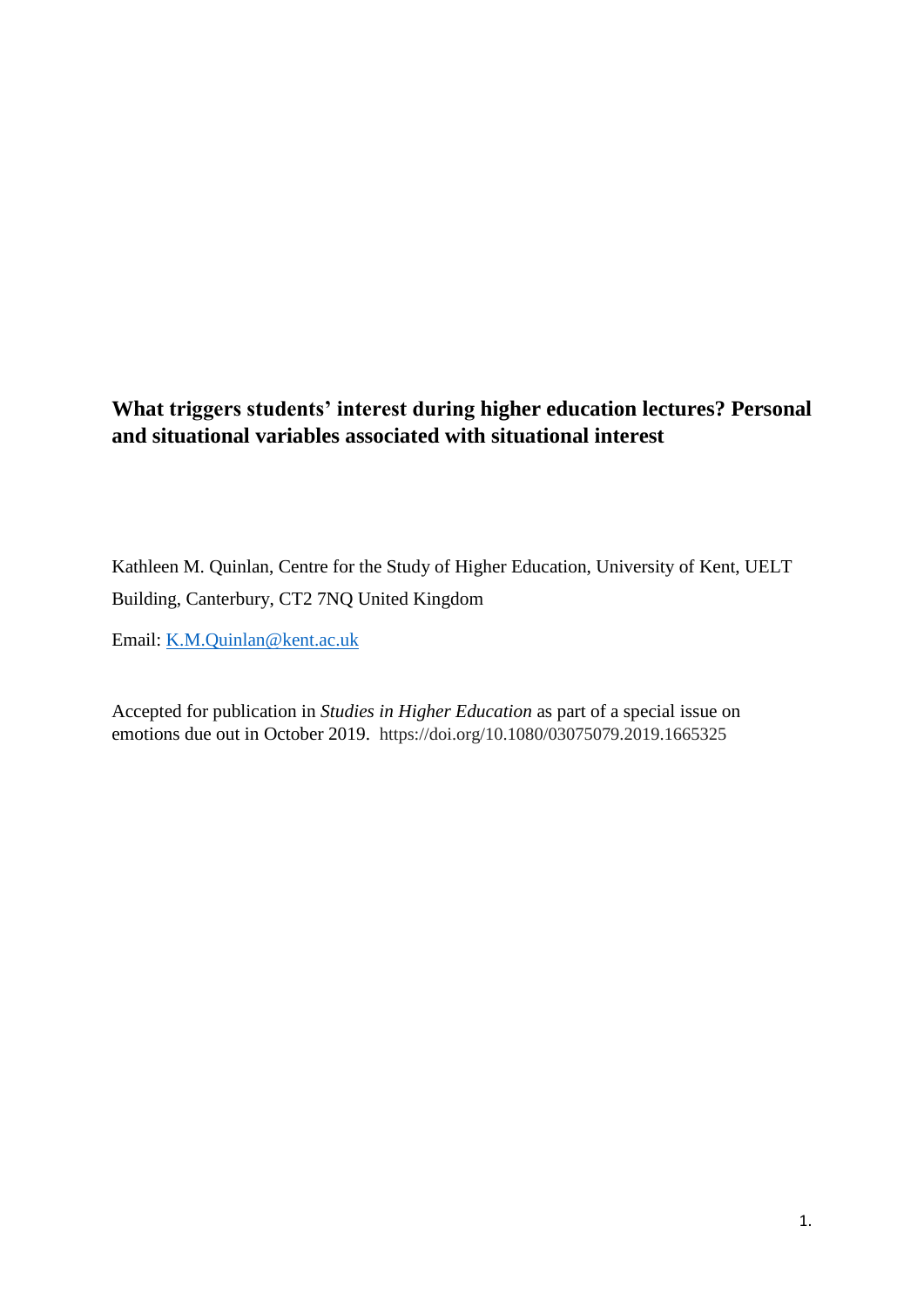#### **What triggers students' interest during higher education lectures? Personal and situational variables associated with situational interest**

Lecturing is often touted as a means to inspire students' interest, despite evidence that most lectures fail to do so. This study examines triggers of students' situational interest during lectures. Students (*N*=706) in 12 different individual one hour first year lectures in a UK university were surveyed at the end of the lecture. They described the moment they were most interested; rated a series of 5 point Likert scale items on their situational and individual interest, and features of the content, presentation and teacher's behaviour during that moment; and provided demographic characteristics. Simultaneous regression analyses showed that novelty, cognitive activation, cognitive incongruity, and utility value all positively predicted situational interest. Students' level of individual interest and perceptions of their teacher's enthusiasm, approachability and knowledge were the strongest predictor of situational interest. Overchallenge was negatively associated with situational interest.

Keywords: situational interest, emotion, learning, motivation, utility value

#### **Introduction**

Lecturing, a teacher-led didactic method for large groups, is a primary instructional mode in higher education. This format is often believed to enthuse and motivate students, yet evidence suggests lectures are relatively ineffective at doing so (Bligh 1998). Stimulating interest is vital to education, as the level of a person's interest influences their attention, goals, ability to self-regulate, their study strategies, and levels of learning (Renninger and Hidi 2016; Rotgans and Schmidt 2011a, 58-67).

While teachers may think of students as either being interested or not, students' interest is not immutable; it can be stimulated, nurtured and developed through good teaching. Renninger and Hidi (2011; 2016) conceptualise *interest* as both affective and cognitive, focusing on some content or object, involving interaction between a person and the environment, and having a physiological/neurological basis connected to reward circuitry. They distinguish between situational interest, which is a state of heightened interest in a particular situation (state-like), and individual interest in a subject, which endures over time and a variety of situations (trait-like) (Hidi and Renninger 2006, 111-127).

Situational interest can be regarded as an emotional state insofar as it is a short-lived, affective experience combined with cognitive, physiological, expressive and motivational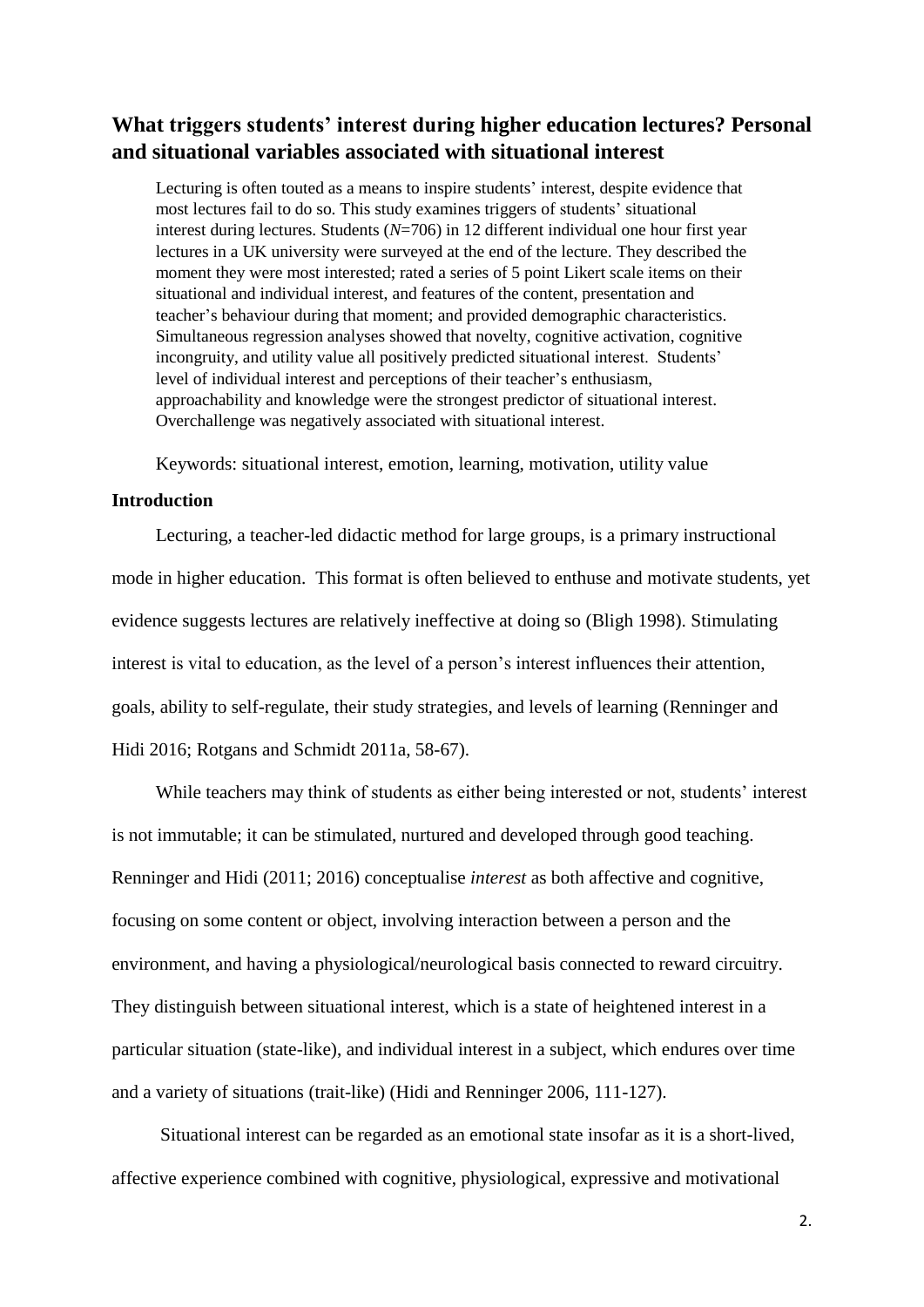components. (Shuman and Scherer 2014, 13-35). Situational interest during lectures is the focus of this study. The aim is to understand the particular situational influences that trigger interest, in order to develop recommendations on how to adjust teaching accordingly.

#### **Theoretical Framework**

Interest theory (Hidi and Renninger 2006, 111-127; Renninger and Hidi 2016) is combined with Biggs' (1989) Presage-Process-Product (3Ps) theory of teaching in higher education. Biggs' 3Ps model postulates that learning outcomes (*products*) depend upon how students study (*process*), which is dependent upon two main groups of *presage* variables: student characteristics and contextual factors. Student characteristics include such factors as age, gender and ethnicity as well as their goals, knowledge and experience. Contextual factors include curricular content, methods of teaching and assessment, and teacher characteristics. As a constructivist theory, the 3Ps model emphasises that students' perceptions of the learning environment influence their behaviour and subsequent performance (Biggs 1993, 3-19; Biggs 1989, 7-25). Thus, it is important to understand students' responses to the instructional environment, such as their situational interest in a given lecture.

Both interest theory (Renninger and Hidi 2016; Renninger and Hidi 2011, 168-184; Hidi and Renninger 2006, 111-127) and Biggs' model (Biggs 1989, 7-25; Biggs 1993, 3-19) emphasise people-environment interactions. Interest theory focuses attention on a particular student response to the educational environment, namely situational interest. Biggs' model then offers an *instructional* theory that links situational interest to learning processes and outcomes. Although triggered situational interest is often short-lived, repeatedly triggering a student's interest can help maintain interest so that it develops into individual interest (Hidi and Renninger 2006; Rotgans and Schmidt 2017, 175-184), thus producing positive feedback loops in the 3Ps model (Biggs 1993).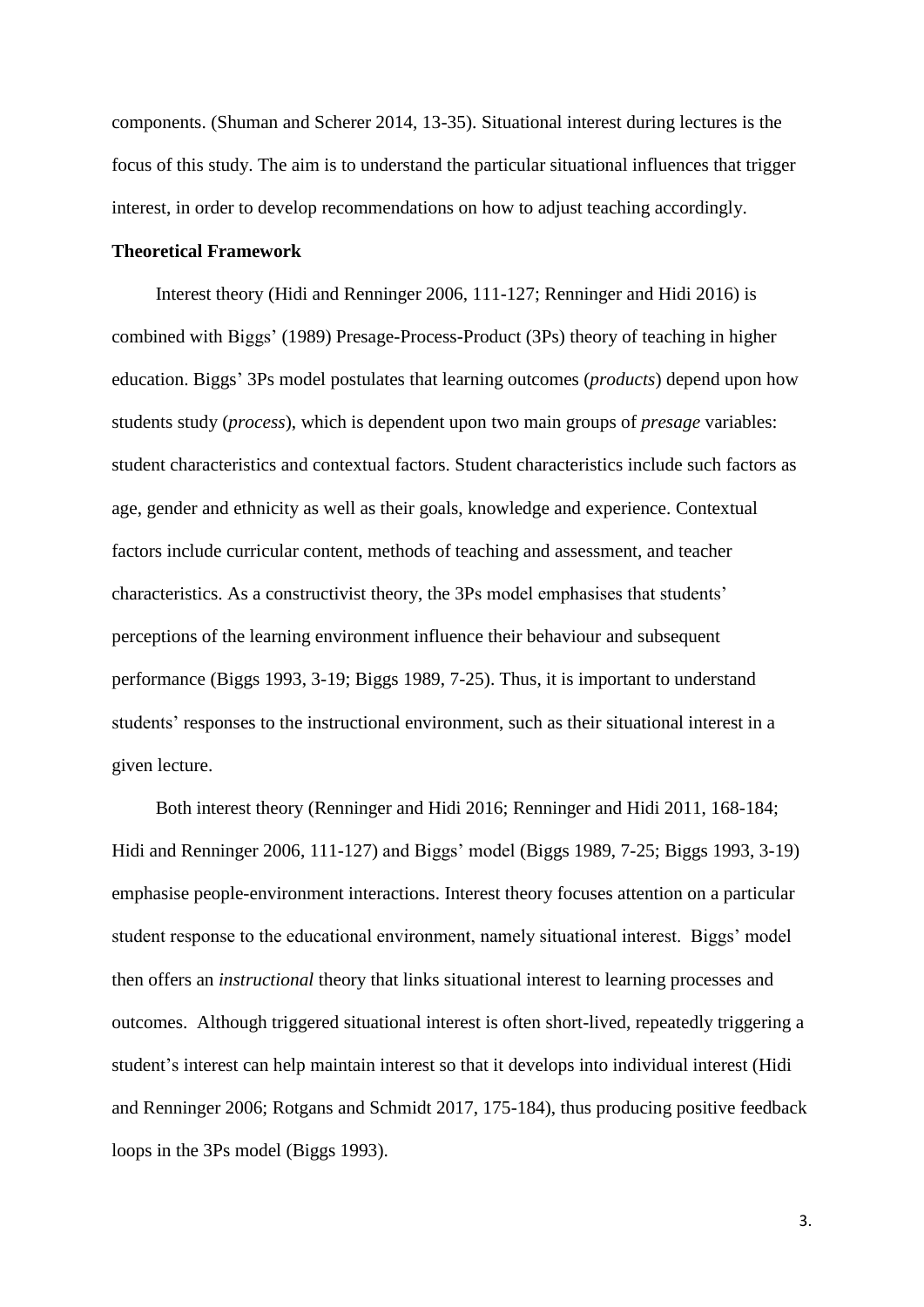#### **Prior Research**

Insofar as individual interest in the subject is relatively stable (Hidi and Renninger 2006), it is the key student-based presage variable assumed to be antecedent to students' situational interest in a lecture. Age, gender and cultural background have been associated with differing levels of interest in particular academic subjects (Renninger and Hidi 2016; Bergin 1999, 87-98). Level of interest in the subject, self-concept, prior performance and types of achievement goals also are related to situational interest (e.g. Harackiewicz et al. 2002; Durik, Hulleman, and Harackiewicz 2015, 49-62).

The dependent variable in this study is situational interest, about which educational research tends to focus more on contextual variables that teachers can influence (Hidi and Harackiewicz 2000, 151-179). Nonetheless, attention to the situational variables that predict interest in real-world postsecondary classes is still relatively scarce in higher education compared to primary and secondary education. Optimally challenging situations that prompt 'Ah-ha' moments (Dohn, Madsen, and Malte 2009) and posing problems or raising questions (Rotgans and Schmidt 2011a) can stimulate interest in postsecondary students. Relevance also has been highlighted. Utility value interventions, in which students make connections between the course material and their own lives, were associated with situational interest in psychology (Hulleman et al. 2010) French (Cabot 2012) and zoophysiology (Dohn, Madsen, and Malte 2009, 196-201).

Students' perceptions of teachers' personal concern for students (Marjoribanks and Mboya 2004; Rotgans and Schmidt 2011b) and subject-matter expertise, and ability to explain things in accessible ways have predicted students' situational interest (Rotgans and Schmidt 2011b, 37-42). Social interaction with attentive peers also seems to promote interest (Dohn, Madsen, and Malte 2009; Thoman, Sansone, and Pasupathi 2007), though this may depend upon the student's interpersonal orientation (Isaac, Sansone, and Smith 1999).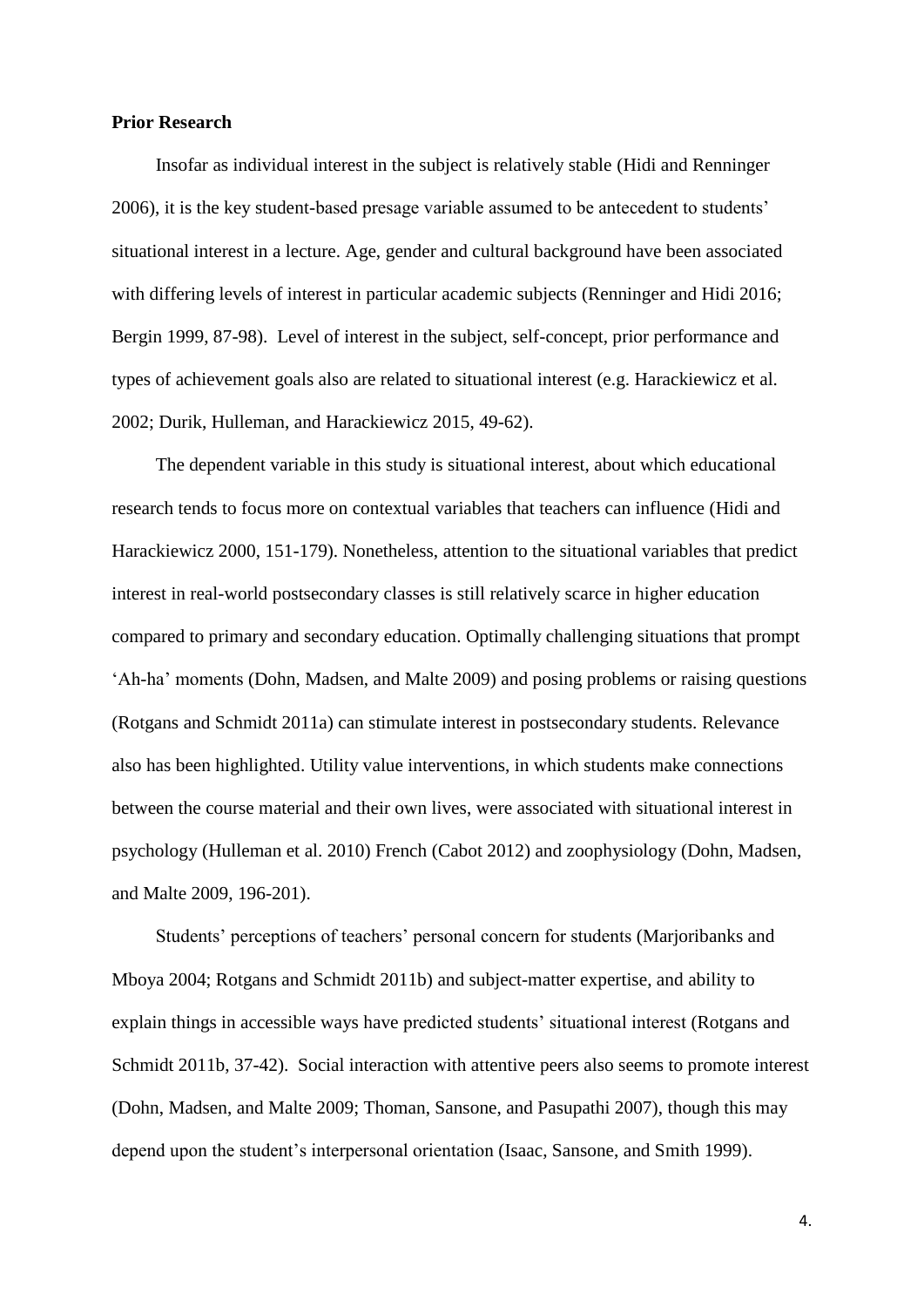Students have qualitatively reported humour (Dohn, Madsen, and Malte 2009) and fun hands-on science activities as triggering situational interest (Palmer 2004). In experimental manipulations, humorous materials (Durik and Harackiewicz 2007; Matarazzo, Durik, and Delaney 2010) have been associated with higher triggered situational interest for students with low individual interest, but not those with higher individual interest. A similar interaction effect with individual interest was found for using colourful, visually appealing materials (Durik and Harackiewicz 2007). Some of these features can introduce extraneous information that actually impedes learning through the 'seductive details effect' (Mayer et al. 2008).

While a number of studies have focused on postsecondary students' text processing (Shraw and Lehman 2001) there is a dearth of studies investigating aspects of lectures that stimulate interest. Those that have done so have used a single course, simple unvalidated surveys, attended to surface features rather than cognitive features of the lecture, or have not been well grounded in prior research and theory on interest (e.g. Clark 2008, 39-44; Lim et al. 2006, 1-4) .

In contrast, broader meta-analyses of learning in undergraduate education emphasise the importance of students' active mental engagement with course material such as through talking, writing or explaining (Chickering and Gamson 1987; Gibbs 2010; Ambrose and others 2010). Likewise, studies of interest amongst schoolchildren emphasise cognitive elements of instruction such as presenting novel and optimally challenging information (Chen, Darst, and Pangrazi 2001), inducing a knowledge deficit (Rotgans and Schmidt 2014) or inducing incongruity (Bergin 1999). Strong *narrative* elements (e.g. a story) may also trigger students' interest (Bergin 1999). Activities that break up the usual routine such as computers, group work or puzzles may initially trigger interest but are not as effective at holding interest as involvement and meaningfulness (Mitchell 1993).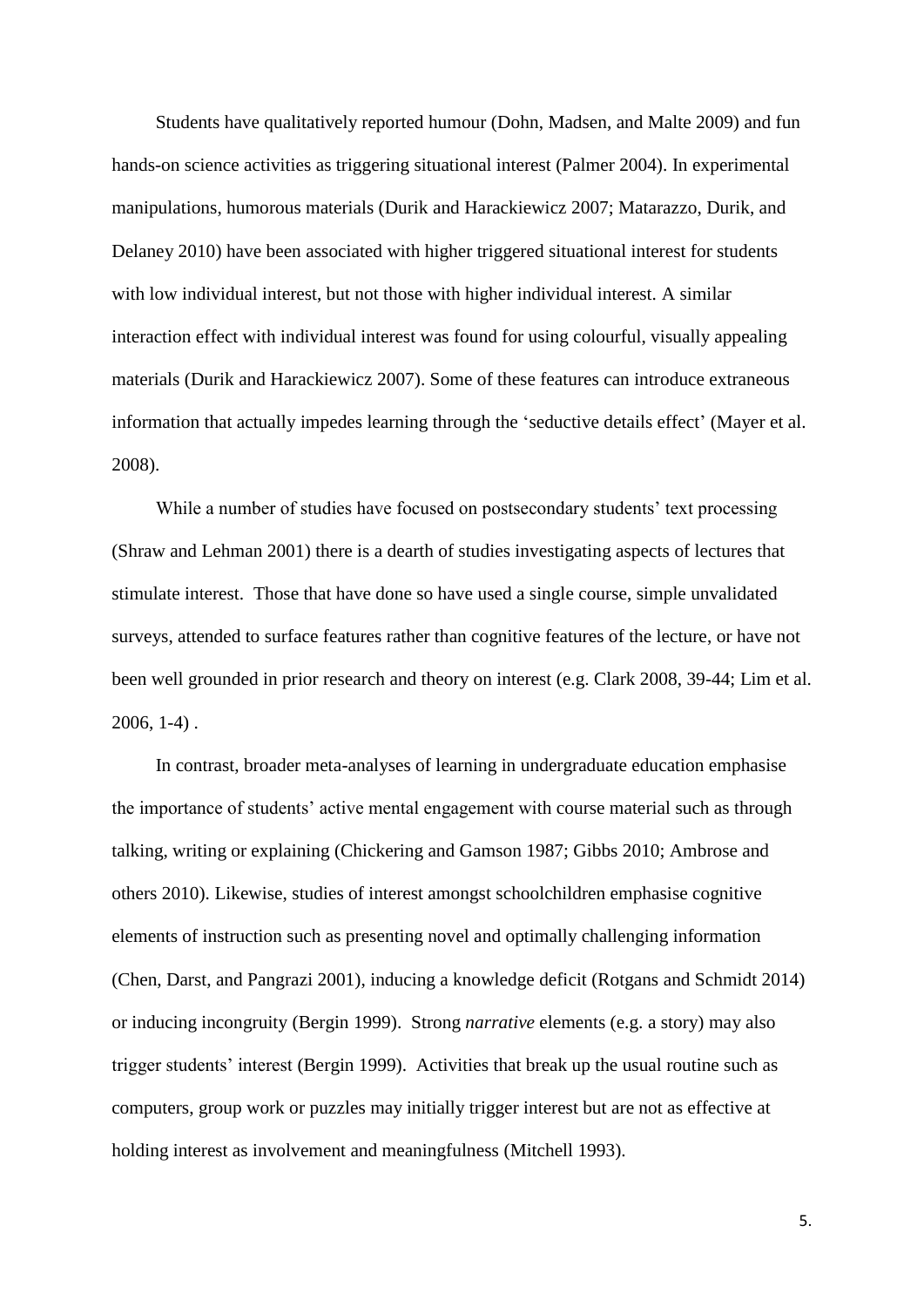Thus this study is unique in rigorously examining a range of lectures in a variety of subjects to identify features of lectures that trigger students' interest in academic subjects in higher education.

#### *Research Questions and Hypotheses*

The primary research question is: what student characteristics and instructional variables predict situational interest during first year lectures in higher education? It is expected that both student characteristics and instructional variables will have an impact. First, students' demographic characteristics will affect their level of individual interest and their situational interest (Hypothesis 1). As existing theory and research does not make it possible to formulate more specific hypotheses on each demographic characteristic, these analyses will be exploratory. For instance, it might be expected that mature students who have returned to university after a break would have more well-developed interest in the subject. First generation students under pressure to choose degrees with higher employment prospects may have lower individual interest. Hypothesis 2 is that individual interest influences situational interest.

Situational variables are expected to have a greater impact on situational interest than demographic variables (Hypothesis 3). Specifically, I hypothesise that students' most interesting moments in lectures will be those that offer new information (novelty) (Hypothesis 3.1), prompt students to think (Hypothesis 3.2: cognitive activation and Hypothesis 3.3: cognitive incongruity) without over- challenging (Hypothesis 3.4), are relevant to their lives (Hypothesis 3.5: utility value), offer strong narrative elements (Hypothesis 3.6: examples/stories), and entertain (Hypothesis 3.7). I also predict that students' positive perceptions of teachers will contribute to their situational interest (Hypothesis 3.8).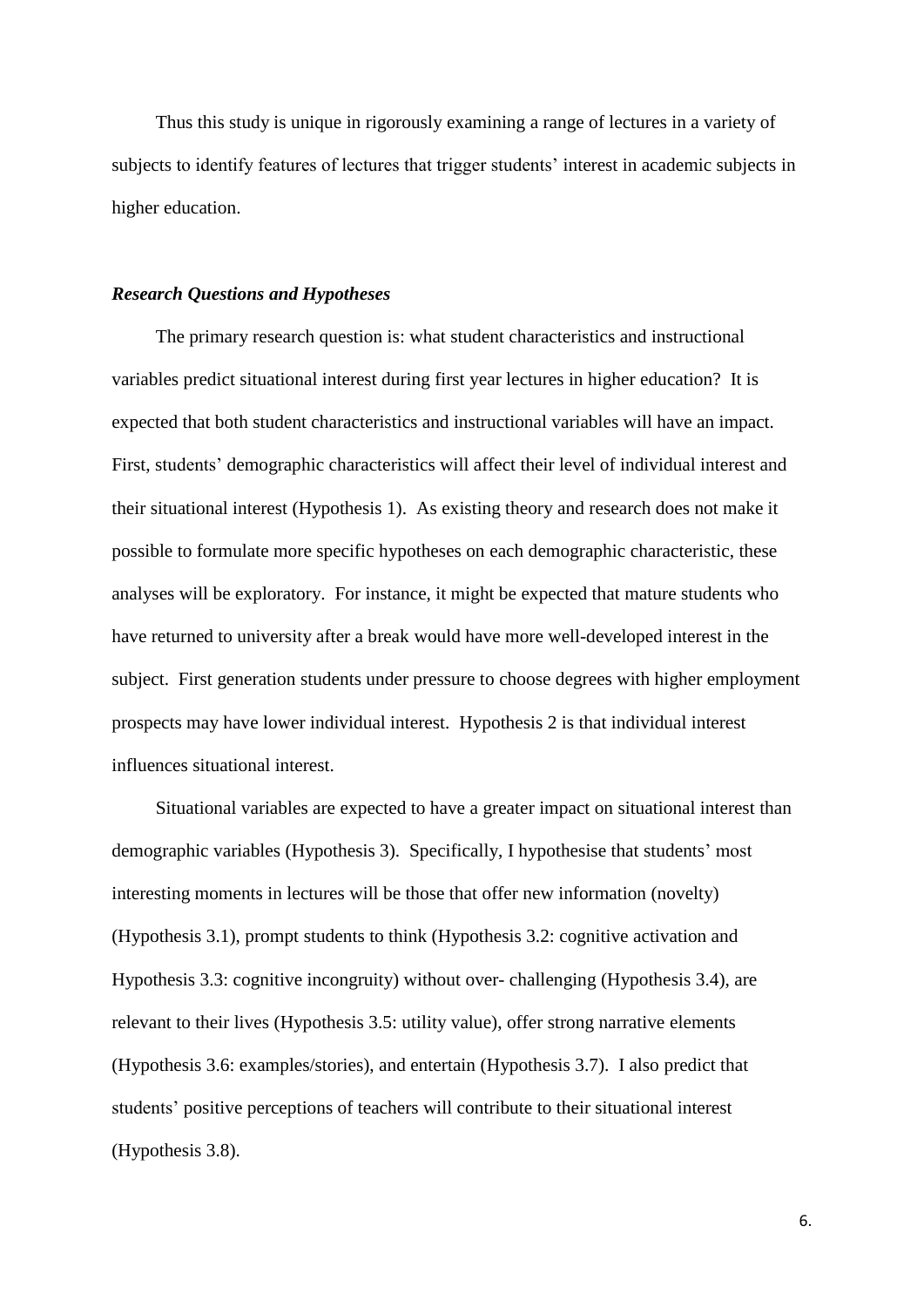I first explore whether there are significant differences between different lectures and different student groups in terms of students' situational and individual interest. Variance between lectures and between students is required to investigate the impact of situational and individual variables on students' situational interest.

#### **Method**

#### *Participants*

The sample included  $N=706$  (460 female; mean age=19 years, SD=3.10, range 17-59) first year students in a UK university ranked in the top half of UK institutions. Students were ethnically diverse, with 51% identifying as White Europeans (UK/other EU), 10% as Black UK/EU, 24% as another British/EU ethnic minority, and 9% as international (non EU) students. Forty-one percent (41%) were first generation university students. Each participant attended 1 of 12 different individual first year lectures as part of normal activities within their degree course. Four lectures were in the sciences (biosciences, *n*=164; forensic science, *n*=50; mathematics,  $n=54$ ; physics,  $n=21$ ), five in the social sciences (social psychology,  $n=147$ ; developmental psychology, *n*=142; politics, *n*=22; economics, *n*=63; business, *n*=22; social work, *n*=28; social policy, *n*=30), and one in the humanities (history, *n*=30). Participation was voluntary and anonymous; no incentive was provided. First year lectures were studied because students' individual interests will be less well-developed at an introductory stage when they are being exposed to a wide range of new ideas in the discipline. Mean participation rate per lecture (relative to attendance at that lecture) was 69% (median 80%).

#### *Measures*

#### *Situational Interest*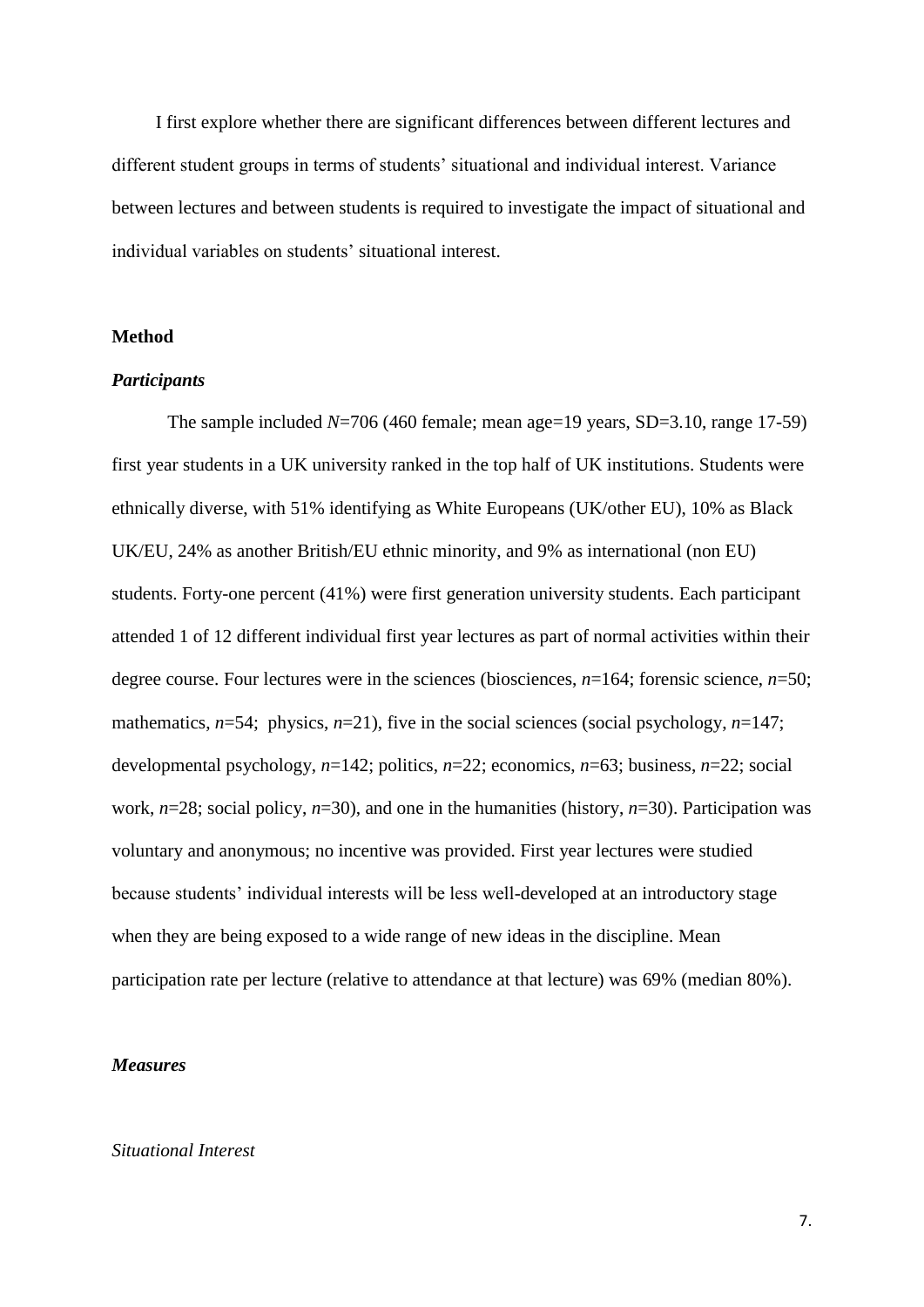The situational interest measure was based on Renninger and Hidi's (2016) definition of situational interest as a psychological state characterised by 'increased attention, effort, concentration and affect during engagement' and a 'motivational predisposition to reengage with that content over time' (pp. 8-9). A 3-item scale measuring the affective component of situational interest was constructed using the responses to curious, interested, and inquisitive of the Epistemic Emotions Scales (Pekrun et al. 2017) ( $\alpha$ =.776). The attentional and motivational components of situational interest were measured using students' answers to 6 items (5-point Likert scale; 1=*strongly disagree* to 5=*strongly agree*). Three items measured students' attention to the lecture (e.g., 'I was focused'; 'I was not distracted by other things';  $\alpha$ =.752) while three items measured their desire to learn more (e.g., 'I wanted to keep on studying this topic'; 'I expect to follow up on the topic outside of class';  $\alpha$ =.607). The overall 9-item Situational Interest Scale had good reliability ( $\alpha$ =.789). The psychometric quality of the situational interest scale is corroborated by the findings of confirmatory factor analysis. A one-factor model showed a very good fit to the data, with  $\chi^2(18)=64.498$ ,  $p < .001$ ; CFI=.975; TLI= .950; RMSEA=0.60; and SRMR=.027.

#### *Individual Interest*

Students rated 11 individual interest items on a 5-point Likert scale (1=*strongly disagree* to 5=*strongly agree*) in relation to the overall field of their degree course (i.e. major). The overall scale had good reliability ( $\alpha$ =.861) and was consistent with Renninger and Hidi's (2015, p. 60) defining characteristics, 'A person who is interested in something is likely to reengage with it frequently and to do so with increasing depth of understanding, voluntarily, and independently.' The Individual Interest Scale asked students to rate their emotional interest in the field (e.g., 'I am curious about this field in general'); knowledge (e.g., 'I am quite good in this field'); and frequent, independent and voluntary engagement (e.g., 'Regularly I find myself thinking about ideas from lectures in this field when I'm doing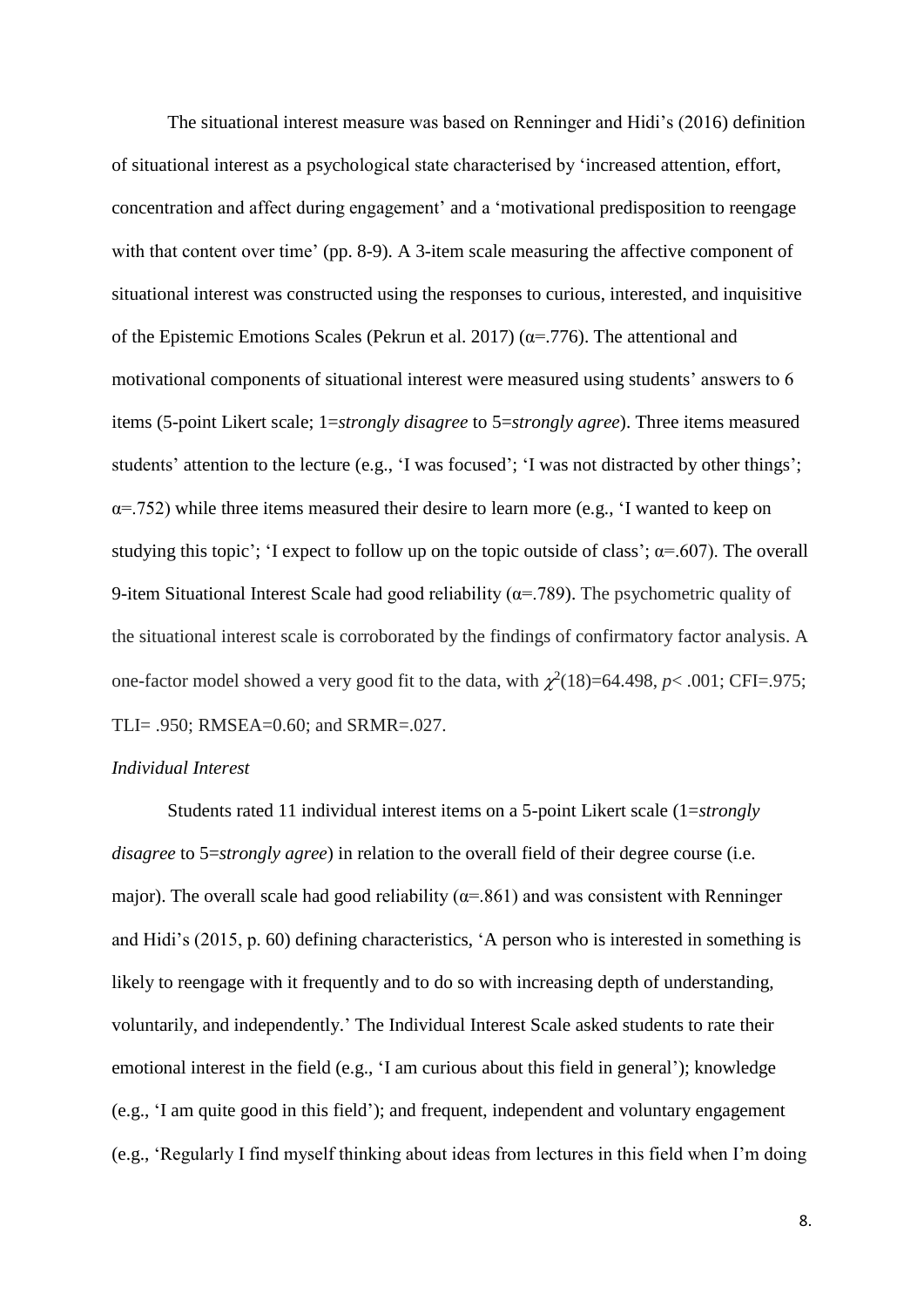other things'; 'I talk about this field beyond what is required for classes'). Some items were adapted from Renninger and Schofield (2014, April).

#### *Features of the Lecture (Situational Variables)*

Students rated 5 point Likert scale (1=*strongly disagree* to 5=*strongly agree*) items describing the situational features of the moment they thought was most interesting during the lecture. The items (see Table 1) were used to construct eight scales: *novelty* (1 item), *cognitive activation* (6 items;  $\alpha$  = .763), *cognitive incongruity* (2 items;  $\alpha$ = .655), *overchallenge* (1 item), *utility value* (3 items; α=.748) (Hulleman et al. 2010), *examples/stories* (2 items;  $\alpha = .617$ ), *entertainment* (2 items;  $\alpha = .847$ ), and *teacher* (5 items;  $\alpha$  $= .916$ ).

#### [Insert Table 1 here]

#### *Demographic Variables*

Students indicated their gender, age, race, whether they were UK/European Union or overseas students and first generation status.

#### *Procedure*

Participating lecturers were briefed on the purpose of the study in advance and gave formal written consent for their lecture to be included in the study under a pseudonym. At the beginning of the lecture, lecturers read out a standard briefing document to inform students about the study and how the results would be used. The researcher observed the lecture. Students completed the questionnaire at the end of the lecture. The study was approved by the author's departmental ethics review committee.

Analyses of variance (one way ANOVAs) were used to test for independence of samples across lectures on situational interest and individual interest. Two tailed t-tests were used to test for independence of samples on situational interest and individual interest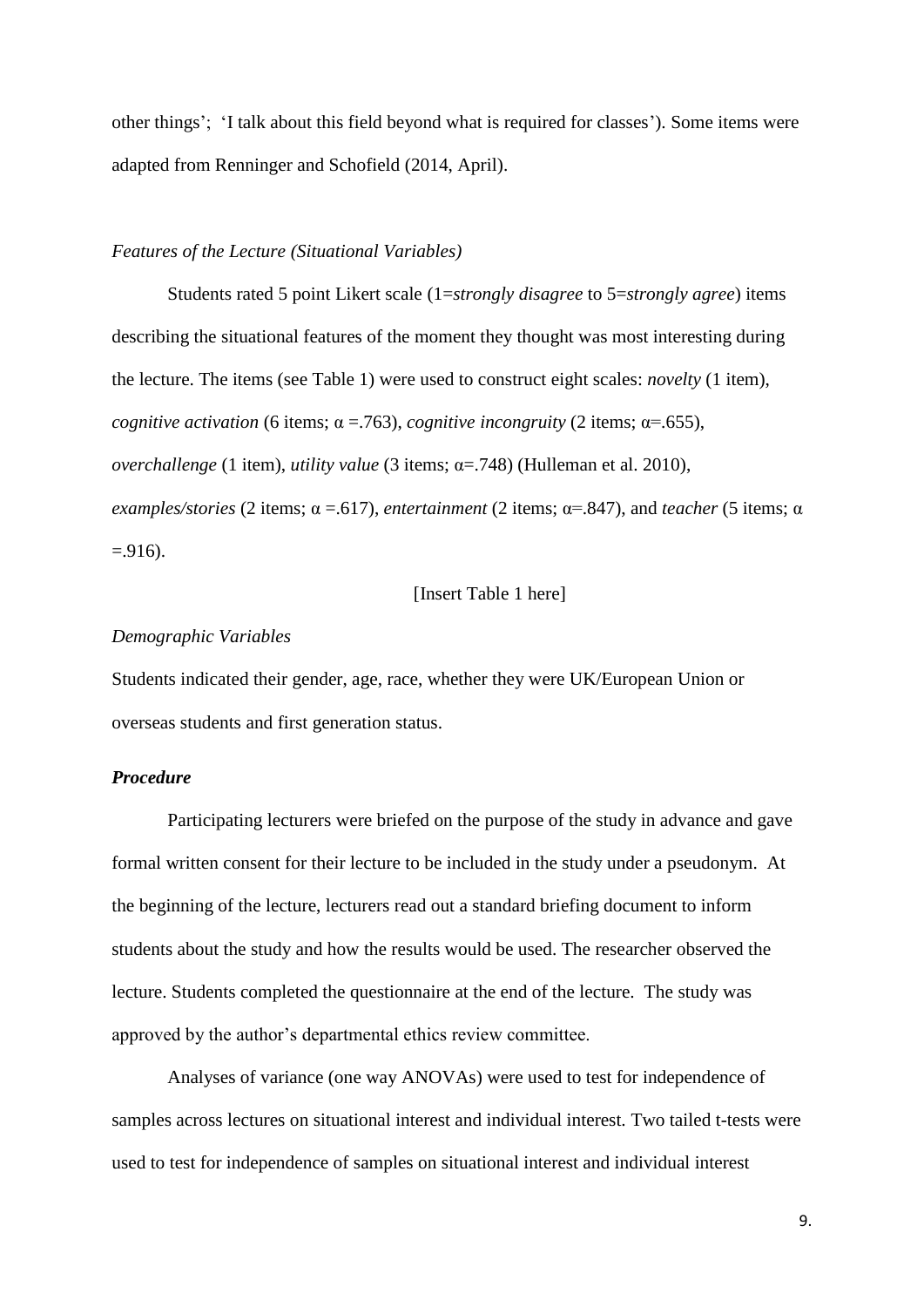between demographic subgroups. Multiple regression rather than latent analysis was used to predict situational interest from the demographic variables, individual interest, and the eight situational variables because many of the independent variables were one item rating scales.

#### **Results**

#### *Variation of Students' Interest across Lectures*

Figure 1 shows the means and standard errors for situational interest and individual interest for each of the lectures and the overall pattern of relationship between situational and individual interest, which is similar in 10 of the 12 cases. A one-way ANOVA showed that there were significant differences across lectures on situational interest, *F*(11, 693)=6.275,  $p<.001$ ,  $\eta$ =.090. There were also significant differences on individual interest between students across the lectures,  $F(11, 669) = 6.710$ ,  $p < .001$ ,  $p = .099$ .

[Insert Figure 1 here]

#### *Demographic Variables and Students' Interest*

On individual interest, women (*M*=3.55;*SD*=.58) and men (*M*=3.52;*SD*=.64) did not differ significantly,  $t(1,669) = .680$ ,  $p = .50$ . UK and EU Black and Minority Ethnic students (BME) students (*M*=3.47;*SD*=.62) were significantly lower than White UK/EU students  $(M=3.62; SD=0.58)$ ,  $t(1,518)=2.70$ ,  $p<0.01$ ,  $d=0.25$ . Those who were the first generation in their family to attend university  $(M=3.57; SD=.62)$  did not differ significantly,  $t(1, 659)=1.036$ , *p*=.30, from those who were not first generation (*M*=3.52;*SD*=.58). Students who were younger than 20 years old (*M*=3.51;*SD*=.58), *t*(1, 671)=-2.74, *p*<.01, *d*=0.25 had significantly lower individual interest than older students (*M*=3.66; *SD*=.64). First year students who were 20 or older (*n*=137) likely would have taken at least a one year break between school and higher education.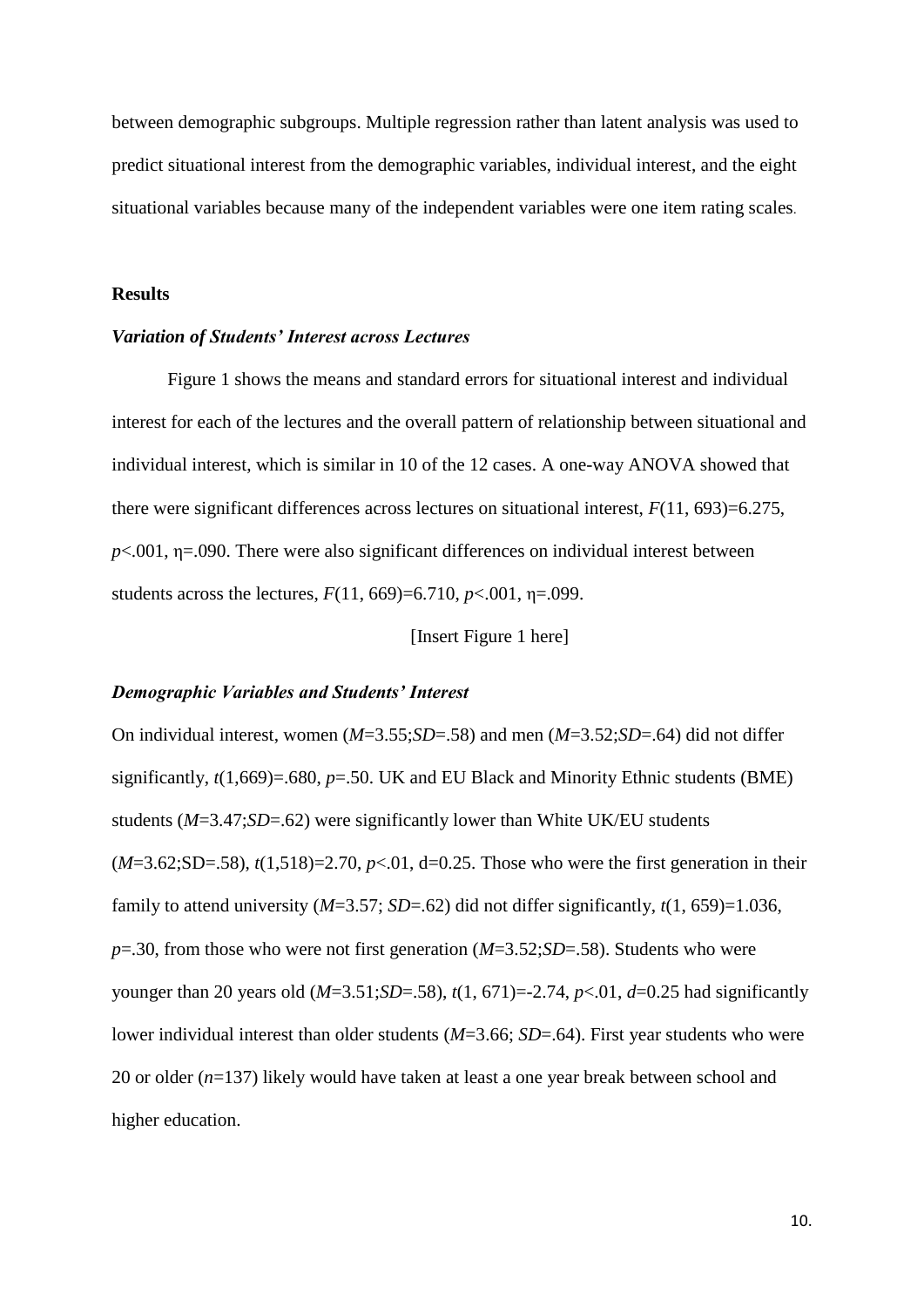On situational interest, women (*M*=3.76;*SD*= .53) and men (*M*=3.71;*SD*=.52) did not differ significantly, *t*(1, 687)=1.36, *p*=.18. UK/EU Black and Minority Ethnic students (BME) students (*M*=3.70;*SD*=.54) were lower on situational interest than White UK/EU students (*M*=3.80;*SD*=.50), *t*(1, 528)=2.16, *p*<.05, *d*=0.20. First generation students (*M*=3.77; *SD*=.54) did not differ significantly, *t*(1, 667)=1.07, *p*=.29, from those who were not  $(M=3.73; SD=0.53)$ . Students who were 20 years old or older  $(M=3.90; SD=0.50)$ ,  $t(1, 681) = -100$ 3.95,  $p<.001$ ,  $d=0.38$  had significantly higher situational interest than students less than 20 years old (*M*=3.70;*SD*=.54). These results support Hypothesis 1 insofar as both individual and situational interest differed by students' age and race.

#### *Correlations among Study Variables*

Individual and situational interest were positively correlated (Table 2). Age was positively correlated with both interest variables, whereas correlations for race (white vs. BME) were negative, such that white students had higher interest. However, the negative correlation between race and age, such that BME students were more likely to be under 20, may explain some of the racial differences observed on interest. Again, Hypothesis 1 was partially confirmed, with age and race related to individual interest.

#### [Insert Table 2 here]

Cognitive activation, examples/stories, utility value, and positive perception of the teacher's enthusiasm, friendliness and approachability correlated positively with both individual and situational interest. In contrast, correlations for overchallenge were negative, suggesting that those with greater individual interest are less likely to report that they found their interesting moment hard to understand. Among the situational variables, novelty, cognitive activation, cognitive incongruity, and challenge were positively correlated. Utility value was positively correlated with cognitive activation, examples/stories, entertainment, and positive perception of the teacher. In contrast, cognitive incongruity was negatively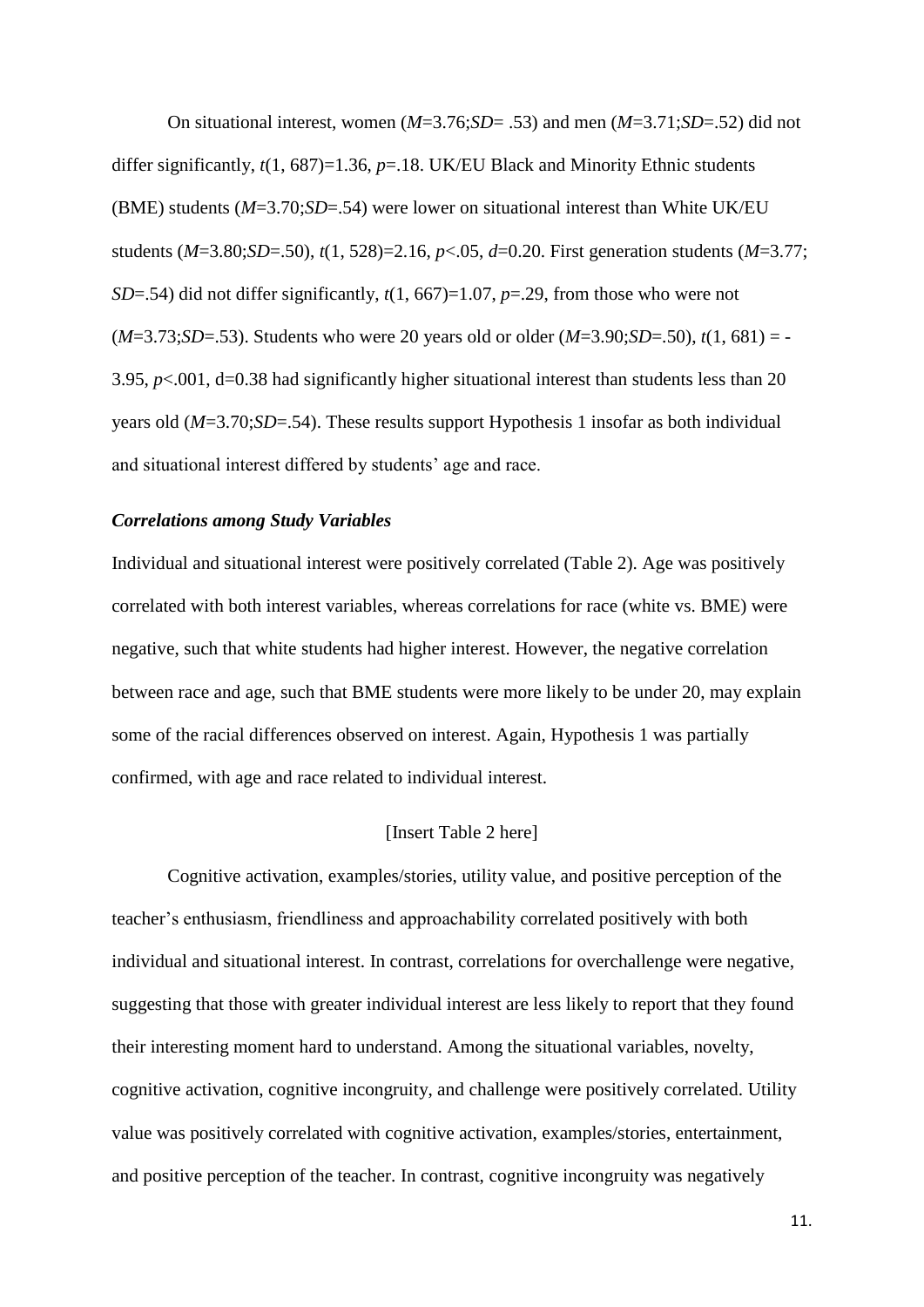related to entertainment and perception of the teacher, and overchallenge was negatively related to entertainment, perception of the teacher, and use of examples/stories.

## *Student Characteristics and Situational Variables as Joint Predictors of Situational Interest*

Simultaneous multiple regression analysis was used to investigate whether the main demographic variables (gender, age, ethnicity, first generation), individual interest, and the eight situational variables could significantly predict participants' situational interest. The model explained 38% of the variance in situational interest,  $F(13, 541)=22.52$ ,  $p<.01$ . Hierarchical regression analysis (Table 3) was used to separate personal characteristics (demographic variables, then individual interest) from situational variables.

#### [Insert Table 3 here]

The only demographic variable (in model 1) associated with situational interest was age. As older students reported significantly higher individual interest, the effect of age was no longer significant when individual interest was included in models 2 and 3. These results confirmed the general expectation of Hypothesis 1 and showed a positive relationship between increased maturity and interest in higher education. Individual interest continued to be a strong predictor even as situational variables were added in model 3, congruent with Hypothesis 2. Nonetheless, situational variables added significant explanatory power, consistent with the expectation that situational variables would be more important (Hypothesis 3). As predicted, novelty (Hypothesis 3.1), cognitive activation (Hypothesis 3.2), cognitive incongruity (Hypothesis 3.3), and utility value (Hypothesis 3.5) all positively predicted situational interest. As expected, overchallenge was negatively associated with situational interest (Hypothesis 3.4). Contrary to the expectations of Hypotheses 3.6 and 3.7, examples/stories and whether the interesting moment in the lecture was perceived as entertaining were not significantly related to situational interest when controlling for the other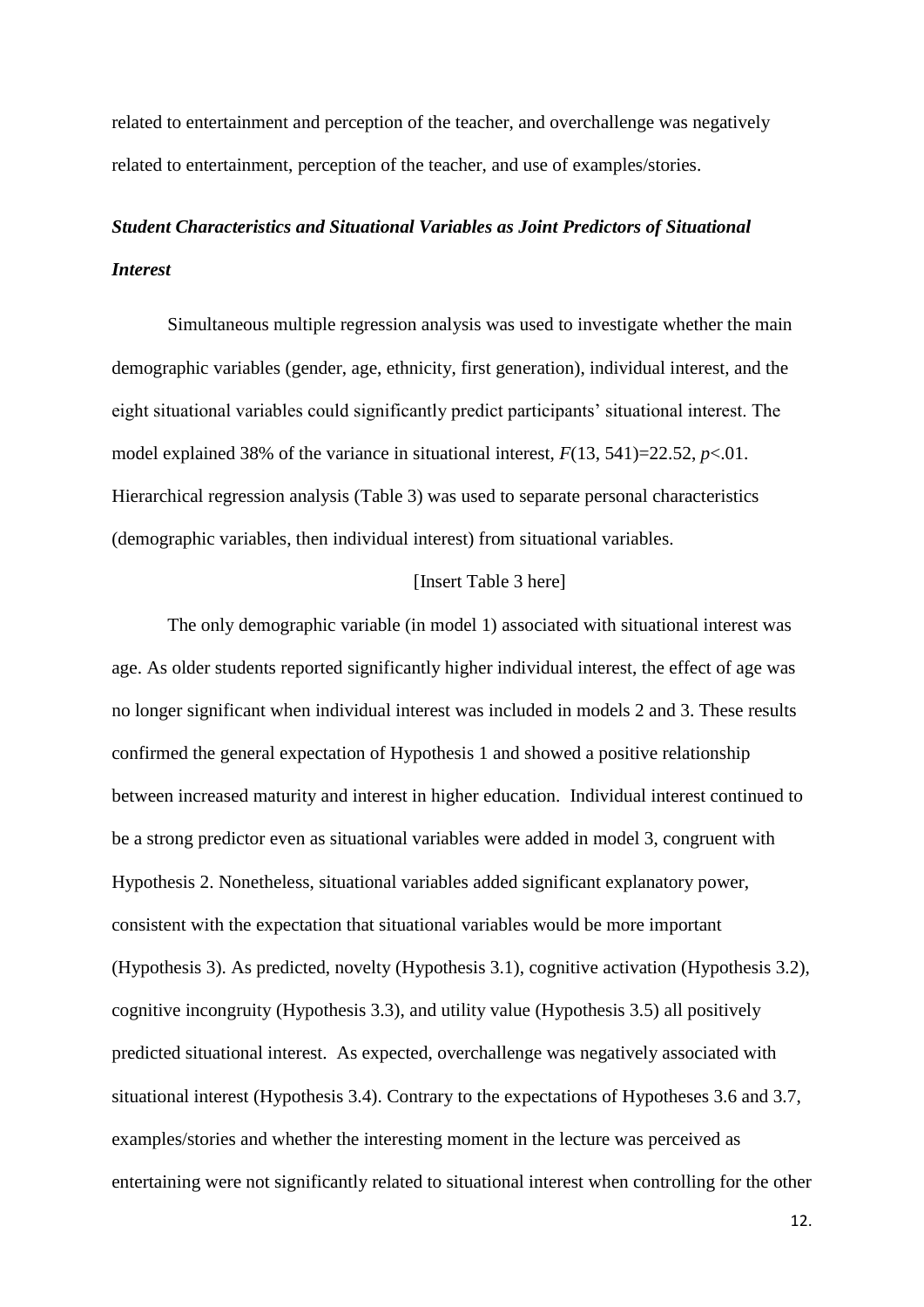situational variables. The strongest predictor was students' perceptions of teachers (Hypothesis 3.8).

#### **Discussion**

The aim of the study was to identify what student characteristics and instructional variables predict situational interest during first year lectures in higher education. Demographic characteristics were not significant predictors of situational interest after taking account of the features of the lecture. Thus, the hypothesis (3) that situational variables would have a stronger impact on situational interest was confirmed. Individual interest, though, played a significant role in situational interest and was affected by age. The first two hypotheses regarding the role of personal characteristics were exploratory. Thus the findings may be useful in refining future hypotheses about individual interest among different student groups in higher education. Research with children and adolescents tends to show a decline in students' interests in academic subjects during adolescence (Renninger and Hidi 2016). This study, though, shows that when adults have selected an area of specialty for postsecondary study, age is positively associated with interest. Race was not specifically expected to influence interest, though BME students had significantly lower individual and situational interest. Because curricular content and role models in academic subjects often do not reflect the cultural backgrounds of Black and Minority Ethnic students, it may be more difficult for them to identify with the subject (Bergin 1999). Given the link between interest and attainment, future studies should investigate ways to make academic subjects more interesting for racial minorities.

There were also differences in both situational interest and individual interest across lectures, enabling the identification of key situational variables that affected students' situational interest. The most important situational factor in this study was how enthusiastic, friendly, approachable and knowledgeable students perceived their teacher, consistent with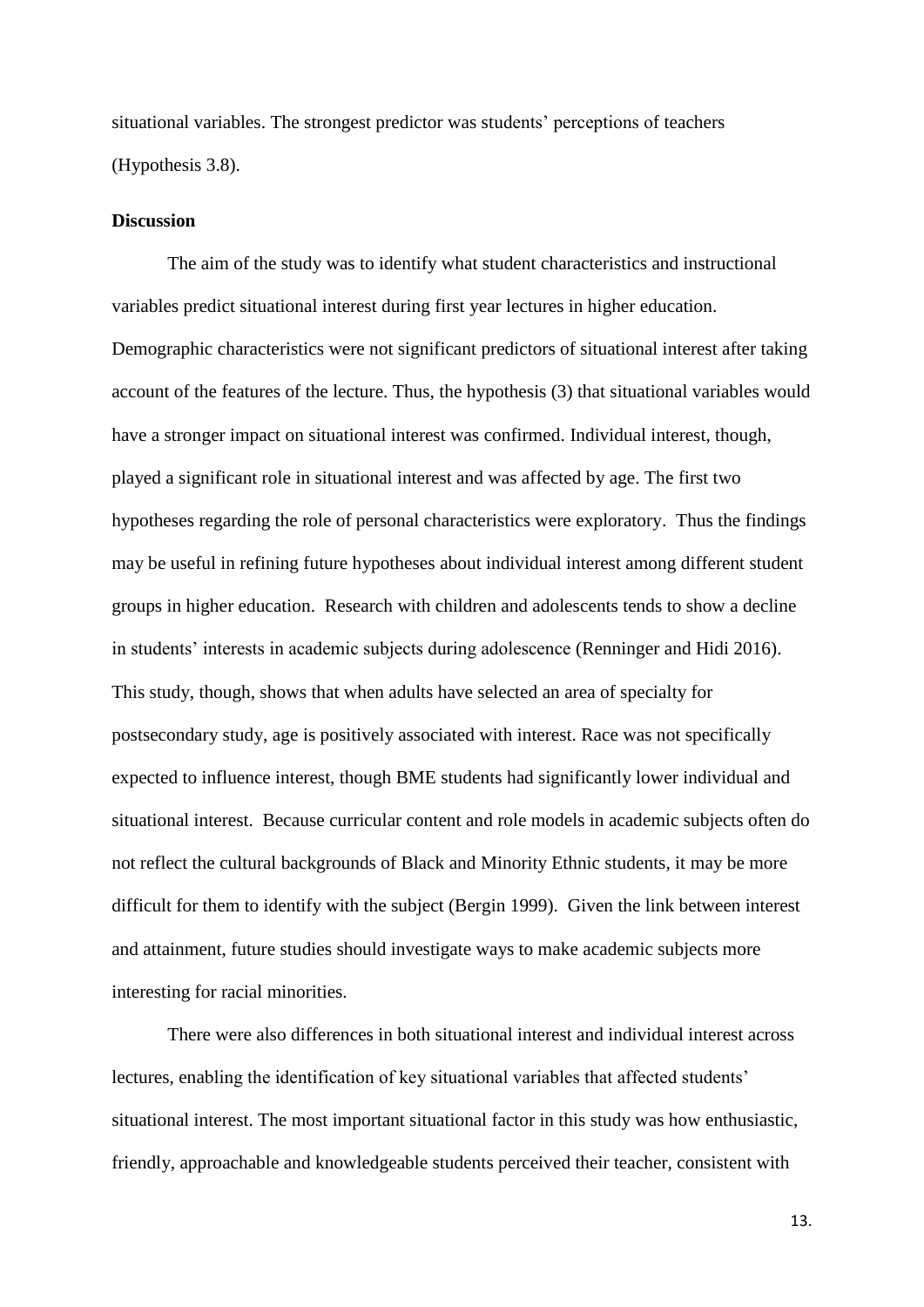previous findings with young adult learners (Marjoribanks and Mboya 2004; Rotgans and Schmidt 2011b). Thus Hypothesis 3.8 was confirmed, highlighting the importance of emotional relationships between students and teachers (Quinlan 2016, 101-111) in stimulating interest in students. Nonetheless, being entertaining and funny was not a significant predictor of situational interest when controlling for other features of the lecture, contrary to Hypothesis 3.7. Previous experimental research has found that humour triggers situational interest only in those with low individual interest (Matarazzo, Durik, and Delaney 2010; Durik and Harackiewicz 2007). As UK undergraduates specialise early, focusing entirely on their major area of study throughout their postsecondary education, they may have high enough levels of individual interest to make humour unnecessary as a trigger, although teacher enthusiasm and approachability still matter. Instead, cognitive activation and utility value (meaningfulness) were two of the most important features of the lectures, consistent with maintaining interest (Mitchell 1993; Hulleman et al. 2010; Rotgans and Schmidt 2011a).

Thus, the findings suggest that situational interest was generated when students experienced cognitive activation (Rotgans and Schmidt 2011a; Rotgans and Schmidt 2014), consistent with Hypothesis 3.2 Cognitive activation was defined as prompting students to think about the material, posing a question, introducing a problem or puzzle to be solved, or answering a question students had (Table 1). Cognitive incongruity (contradictory/controversial information), though, was only weakly related to situational interest, which may be because this study sampled first year university students. Nonetheless, it was significant, confirming Hypothesis 3.3. More advanced students may have more sophisticated conceptions of knowledge, finding cognitive incongruity less threatening than first year students. Further research might investigate differences between first year and later year students.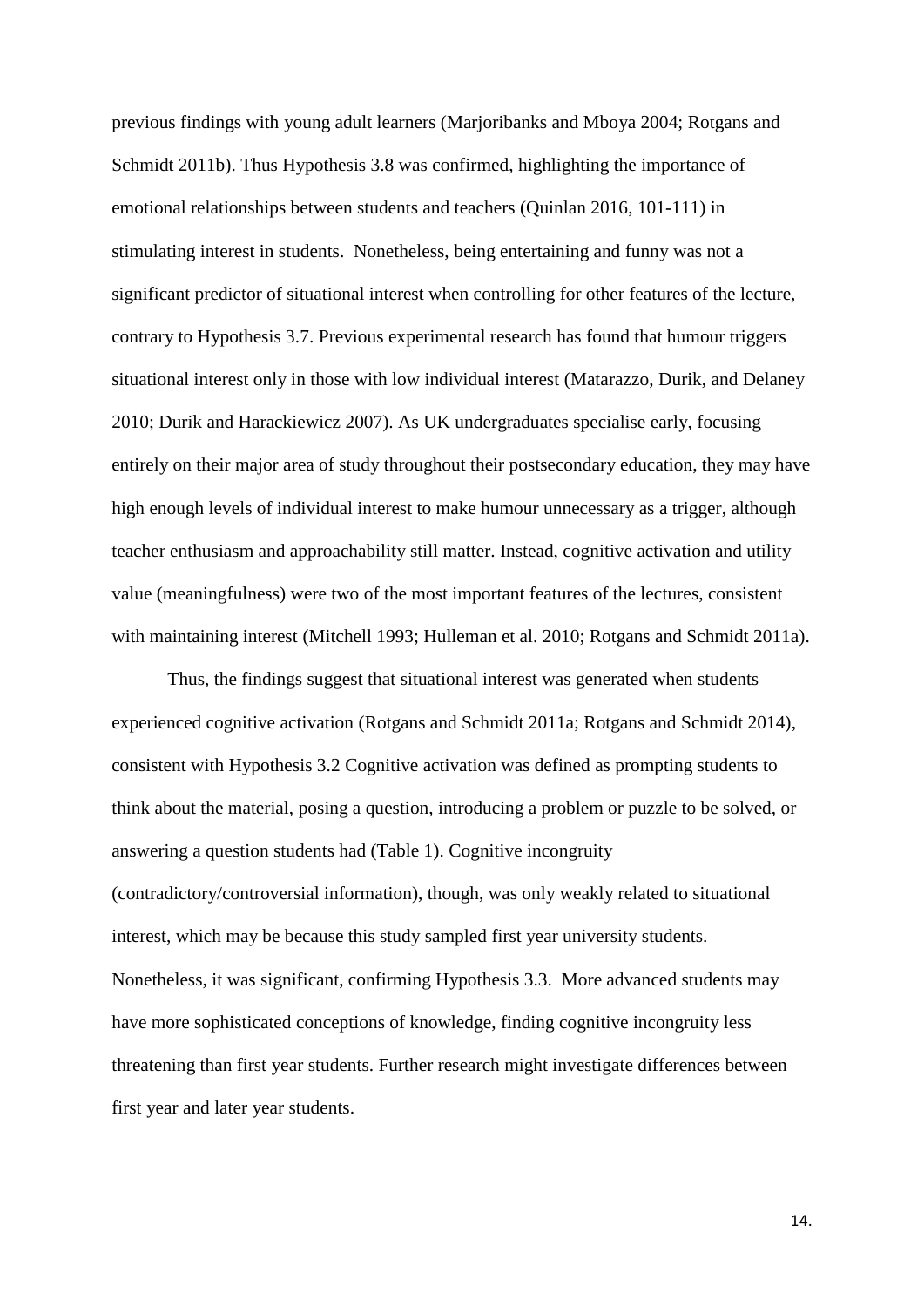The findings also suggest that students' situational interest was triggered when they perceived the information as having utility value (i.e. important or useful to them personally or to their future) (Hulleman et al. 2010; Cabot 2012; Dohn, Madsen, and Malte 2009), consistent with Hypothesis 3.5 New information also seemed to trigger interest (Bergin 1999), consistent with Hypothesis 3.1. However, teachers need to be careful not to overchallenge students, as that was negatively related to situational interest, as expected (Hypothesis 3.4).

Given the positive correlation between examples/stories and situational interest, and the fact that teachers often use such instructional devices to convey the relevance, application and real world utility of the subject matter, it was expected that this variable would be a significant predictor (Hypothesis 3.6). So it was surprising that it was not. However, examples/stories were more highly correlated with entertainment (*r*=.35) and the way the teacher was perceived  $(r=0.30)$  than with utility value  $(r=0.17)$ . Given the significance of students' perceptions of teachers, cognitive activation, and utility value on situational interest, it may be that particular teaching strategies are effective at triggering interest only insofar as they build rapport between students and teachers (Quinlan 2016, 101-111), prompt students to think, or help students see the importance and usefulness of what they are learning. Because students' perceptions of teachers' enthusiasm, friendliness and approachability were so important, it would be useful to understand what teachers are actually doing that students interpret in those ways.

Previous research suggested that audio-visual materials and technology may enhance student interest (Clark 2008; Lim et al. 2006), but I discarded a single generic item related to audio-visual materials. Virtually all of the lecturers relied on Powerpoint presentations, which is now a staple of higher education lectures. Most of the lecturers also embedded images in those Powerpoint slides and about half of them included short video clips. Thus,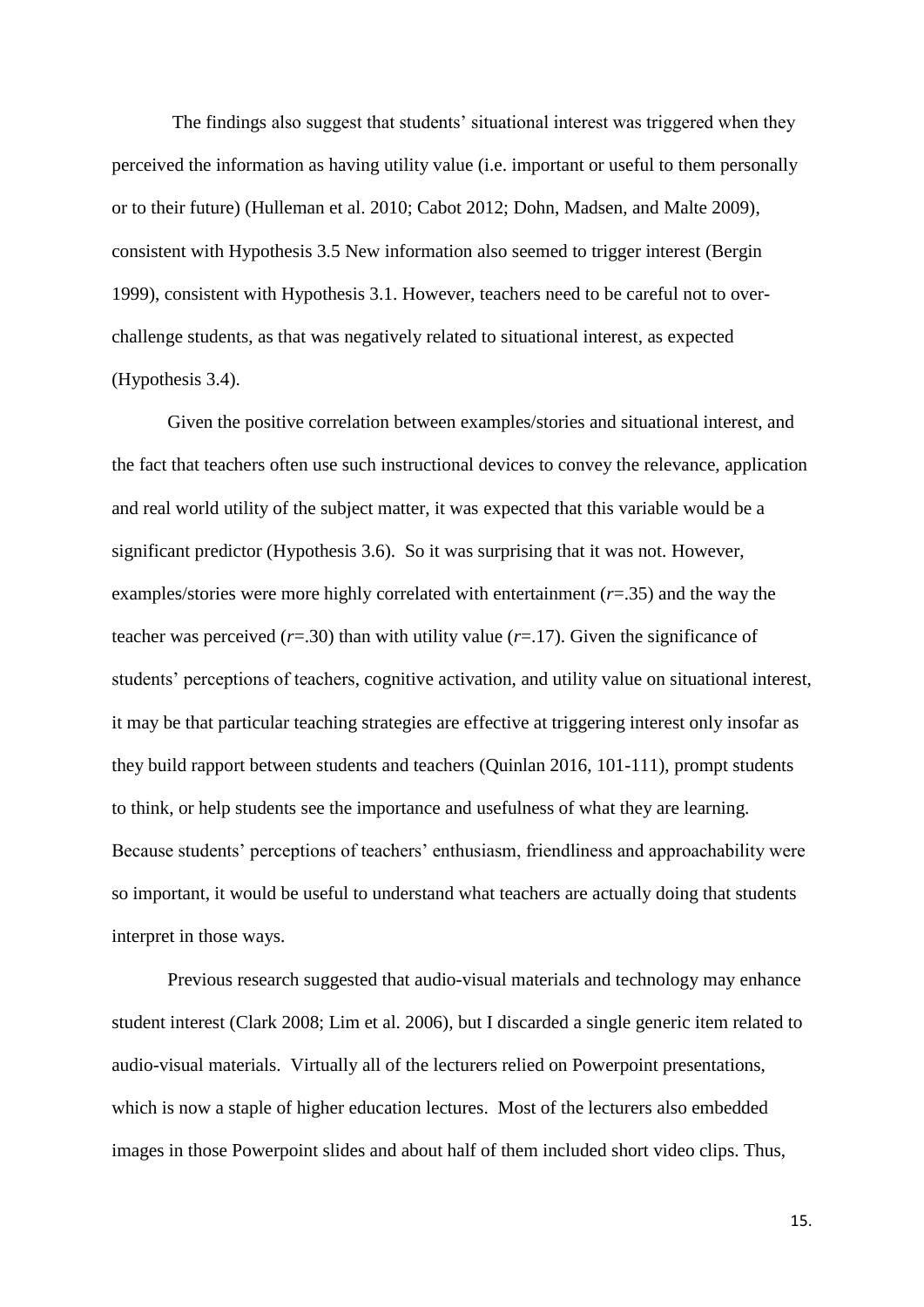the role of various multi-media resources in stimulating and maintaining interest needs further study, particularly in relation to their cognitive (activation, incongruity and challenge), motivational (utility value) and emotional (entertaining and perceptions of teachers) dimensions.

Peer interaction only occurred in 1 small lecture among the 12 (social work;*n*=28), so it was not possible to draw conclusions about its effect. Further research needs to be done on 'flipped classes' to better understand the impact of peer interactions on interest in large group settings.

While this study is based on a range of different disciplines, it is possible that the pattern of students' responses would differ by subject area or by institution. With a sufficient number of lectures, multi-level analyses could be done. Although the participation rate was high amongst lecture attendees, attendance at lectures are typically lower than enrolments. Students who have already chosen not to attend may need something different.

By documenting instructional features that promote interest in the most ubiquitous instructional setting in higher education, this study makes an important empirical contribution. Blending interest theory (Hidi and Renninger 2006), which has not been extensively applied to learning in higher education, with the well-established 3P's model of teaching (Biggs 1989), also makes an important theoretical contribution that can underpin further research. Through this blending, this study has demonstrated the importance of individual interest as a key personal characteristic and several specific contextual factors as the presage variables that influence situational interest. Situational interest is operationalised as an important proximal process variable in the 3Ps instructional model.

#### **Acknowledgments**

Thank you to Sarah M.Y. Fong for research assistance throughout the project and to Michelle Chorattidou and Zoe Horsham for assistance with data entry. I am grateful to all the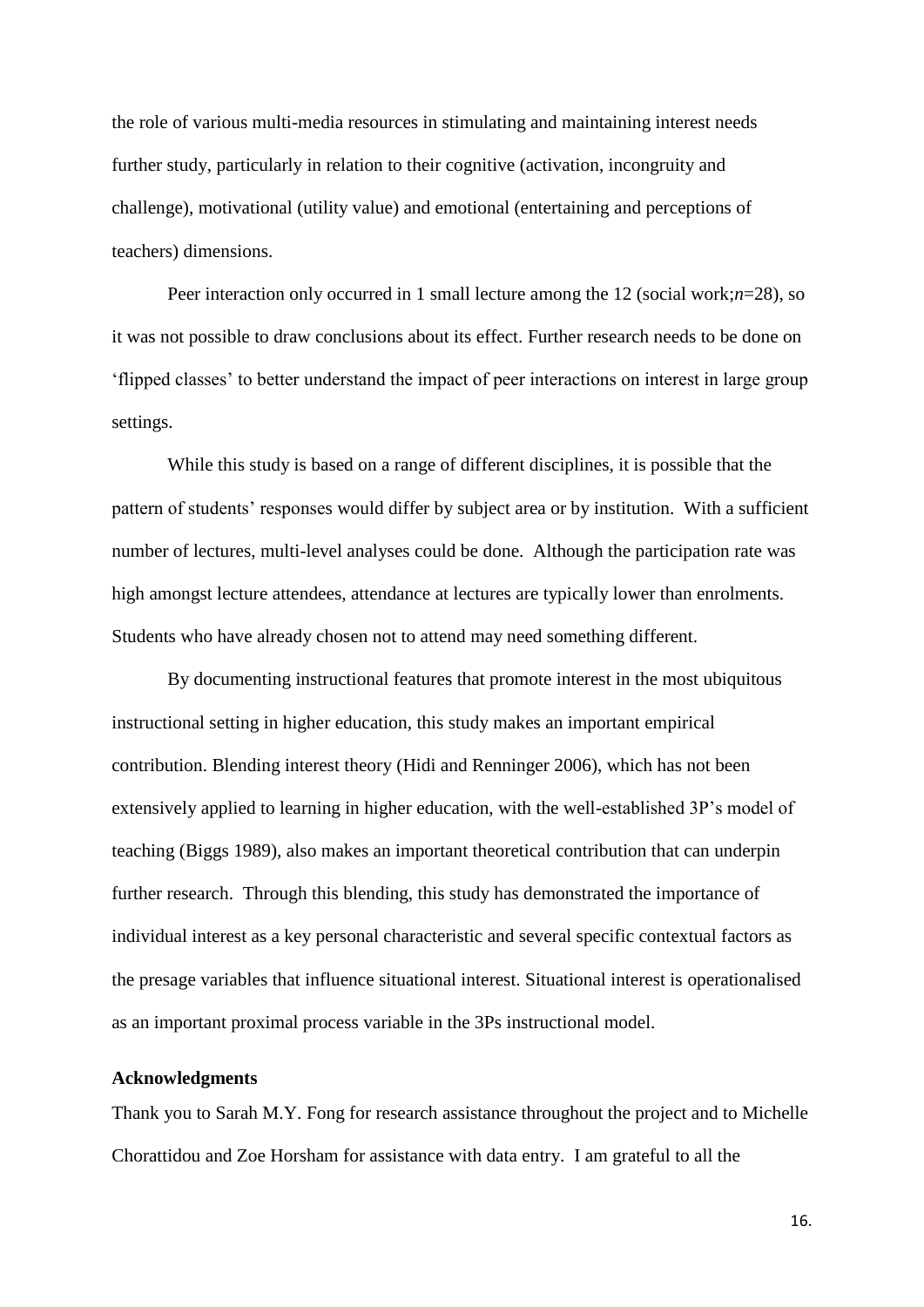participants, particularly the 12 lecturers who contributed to the project. I also thank two

anonymous reviewers for their helpful comments.

#### **References**

- Ambrose, Susan A., Michael W. Bridges, Michele DiPietro, Marsha C. Lovett, and Marie K. Norman. 2010. *How Learning Works: Seven Research-Based Principles for Smart Teaching*. San Francisco, CA: John Wiley & Sons.
- Bergin, David A. 1999. "Influences on Classroom Interest." *Educational Psychologist* 34 (2): 87-98.
- Biggs, John. 1993. "What do Inventories of Students' Learning Processes Really Measure? A Theoretical Review and Clarification." *British Journal of Educational Psychology* 63 (1): 3-19.
- Biggs, John B. 1989. "Approaches to the Enhancement of Tertiary Teaching." *Higher Education Research & Development* 8 (1): 7-25. doi:10.1080/0729436890080102.
- Bligh, Donald A. 1998. *What's the use of Lectures?*. Bristol, UK: Intellect books.
- Cabot, Isabelle. 2012. "Le Cours Collegial De Mise a Niveau En Francais: L'Incidence D'Un Dispositive Pedagogiqe D'Interdisciplinarite." doctoral, University of Montreal, [https://papyrus.bib.umontreal.ca/xmlui/handle/1866/6897.](https://papyrus.bib.umontreal.ca/xmlui/handle/1866/6897)
- Chen, Ang, Paul W. Darst, and Robert P. Pangrazi. 2001. "An Examination of Situational Interest and its Sources." *British Journal of Educational Psychology* 71 (3): 383-400.
- Chickering, Arthur W. and Zelda F. Gamson. 1987. "Seven Principles for Good Practice in Undergraduate Education." *AAHE Bulletin* 3: 3-7.
- Clark, Jennifer. 2008. "PowerPoint and Pedagogy: Maintaining Student Interest in University Lectures." *College Teaching* 56 (1): 39-44.
- Dohn, N. B., P. T. Madsen, and H. Malte. 2009. "The Situational Interest of Undergraduate Students in Zoophysiology." *Advances in Physiology Education* 33 (3): 196-201. doi:10.1152/advan.00038.2009 [doi].
- Durik, Amanda M., Chris S. Hulleman, and Judith M. Harackiewicz. 2015. "One Size Fits Some: Instructional Enhancements to Promote Interest." In *Interest in Mathematics and Science Learning*, edited by K. Ann Renninger, Martina Nieswandt and Suzanne Hidi, 49-62. Washington, DC: American Educational Research Association.
- Durik, Amanda M. and Judith M. Harackiewicz. 2007. "Different Strokes for Different Folks: How Individual Interest Moderates the Effects of Situational Factors on Task Interest." *Journal of Educational Psychology* 99 (3): 597.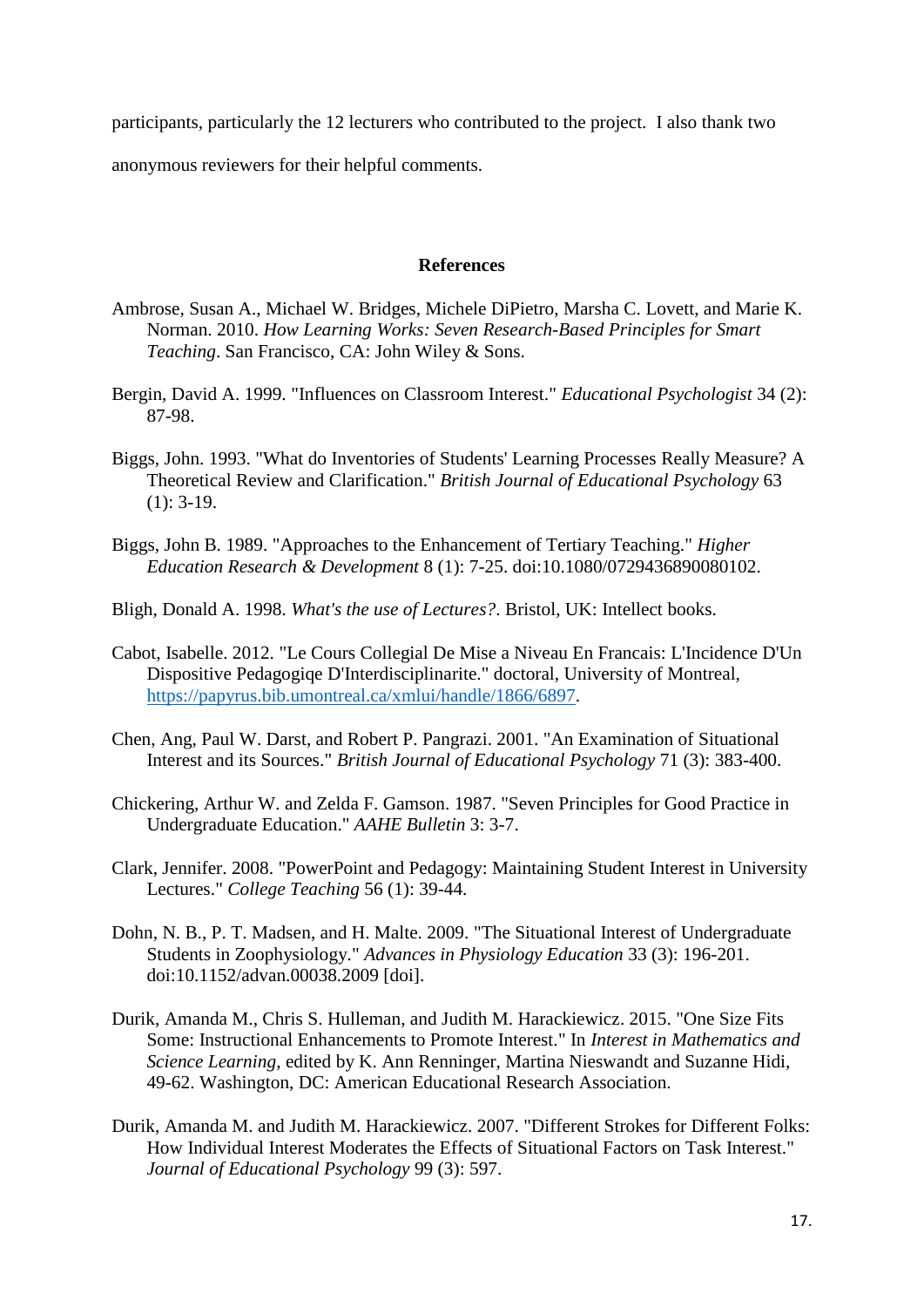Gibbs, Graham. 2010. *Dimensions of Quality*, York, UK Higher Education Academy.

- Harackiewicz, Judith M., Kenneth E. Barron, John M. Tauer, and Andrew J. Elliot. 2002. "Predicting Success in College: A Longitudinal Study of Achievement Goals and Ability Measures as Predictors of Interest and Performance from Freshman Year through Graduation." *Journal of Educational Psychology* 94 (3): 562.
- Hidi, Suzanne and K. Ann Renninger. 2006. "The Four-Phase Model of Interest Development." *Educational Psychologist* 41 (2): 111-127.
- Hidi, Suzanne and Judith M. Harackiewicz. 2000. "Motivating the Academically Unmotivated: A Critical Issue for the 21st Century." *Review of Educational Research* 70 (2): 151-179.
- Hulleman, Chris S., Olga Godes, Bryan L. Hendricks, and Judith M. Harackiewicz. 2010. "Enhancing Interest and Performance with a Utility Value Intervention." *Journal of Educational Psychology* 102 (4): 880.
- Isaac, James D., Carol Sansone, and Jessi L. Smith. 1999. "Other People as a Source of Interest in an Activity." *Journal of Experimental Social Psychology* 35 (3): 239-265.
- Lim, EC, Benjamin KC Ong, Einar PV Wilder-Smith, and Raymond CS Seet. 2006. "Sustaining Interest during Lectures with the use of Multimedia." *Med Educ Online* [serial online]: 1-4.
- Marjoribanks, Kevin and Mzobanzi Mboya. 2004. "Learning Environments, Goal Orientations, and Interest in Music." *Journal of Research in Music Education* 52 (2): 155-166.
- Matarazzo, Kristina L., Amanda M. Durik, and Molly L. Delaney. 2010. "The Effect of Humorous Instructional Materials on Interest in a Math Task." *Motivation and Emotion* 34 (3): 293-305.
- Mayer, Richard E., Emily Griffith, Ilana T. N. Jurkowitz, and Daniel Rothman. 2008. "Increased Interestingness of Extraneous Details in a Multimedia Science Presentation Leads to Decreased Learning." *Journal of Experimental Psychology:Applied* 14 (4): 329.
- Mitchell, Mathew. 1993. "Situational Interest: Its Multifaceted Structure in the Secondary School Mathematics Classroom." *Journal of Educational Psychology* 85 (3): 424.
- Palmer, David. 2004. "Situational Interest and the Attitudes Towards Science of Primary Teacher Education Students." *International Journal of Science Education* 26 (7): 895- 908.
- Pekrun, Reinhard, Elisabeth Vogl, Krista R. Muis, and Gale M. Sinatra. 2017. "Measuring Emotions during Epistemic Activities: The Epistemically-Related Emotion Scales." *Cognition and Emotion* 31 (6): 1268-1276.
- Quinlan, Kathleen M. 2016. "How Emotion Matters in Four Key Relationships in Teaching and Learning in Higher Education." *College Teaching* 64 (3): 101-111.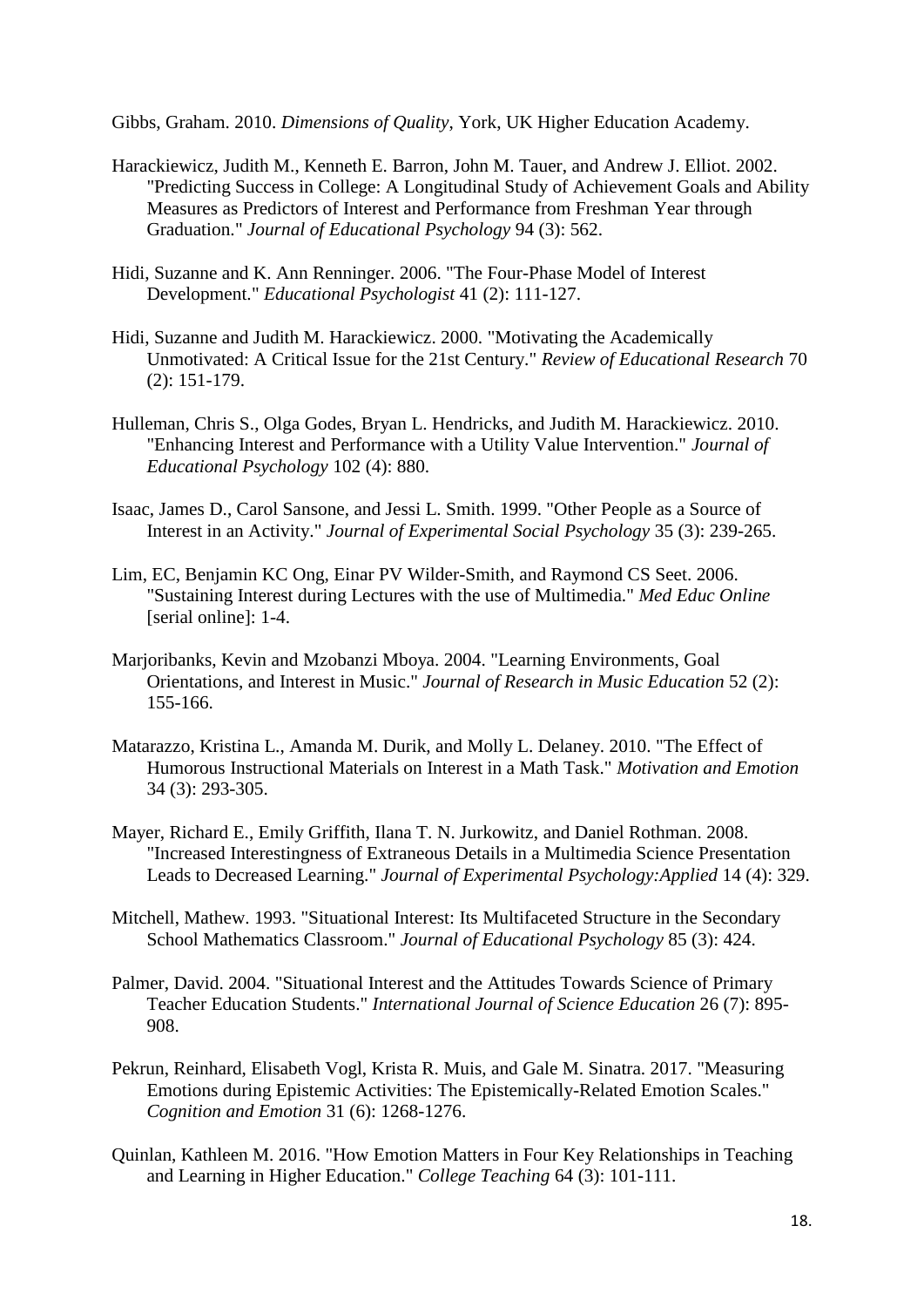- Renninger, K. Ann and Suzanne Hidi. 2016. *The Power of Interest for Motivation and Engagement*. New York, NY: Routledge.
	- ———. 2011. "Revisiting the Conceptualization, Measurement, and Generation of Interest." *Educational Psychologist* 46 (3): 168-184.
- Renninger, K. Ann and Lynne Steuerle Schofield. 2014, April. "Assessing STEM Interest as a Developmental Motivational Variable." Philadelphia, PA, American Educational Research Association, .
- Rotgans, Jerome I. and Henk G. Schmidt. 2011a. "Situational Interest and Academic Achievement in the Active-Learning Classroom." *Learning and Instruction* 21 (1): 58- 67.
- ———. 2014. "Situational Interest and Learning: Thirst for Knowledge." *Learning and Instruction* 32: 37-50.
- Rotgans, Jerome I. and Henk G. Schmidt. 2017. "Interest Development: Arousing Situational Interest Affects the Growth Trajectory of Individual Interest." *Contemporary Educational Psychology* 49: 175-184.
	- ———. 2011b. "The Role of Teachers in Facilitating Situational Interest in an Active-Learning Classroom." *Teaching and Teacher Education* 27 (1): 37-42.
- Shraw, Gregory and Stephen Lehman. 2001. "Situational Interest: A Review of the Literature and Directions for further Research." *Educational Psychology Review* 13 (3): 191-209.
- Shuman, Vera and Klaus R. Scherer. 2014. "Concepts and Structures of Emotions." In *International Handbook of Emotions in Education*, edited by Reinhard Pekrun and Lisa Linnenbrink-Garcia, 13-35. New York: Routledge.
- Thoman, Dustin B., Carol Sansone, and Monisha Pasupathi. 2007. "Talking about Interest: Exploring the Role of Social Interaction for Regulating Motivation and the Interest Experience." *Journal of Happiness Studies* 8 (3): 335-370.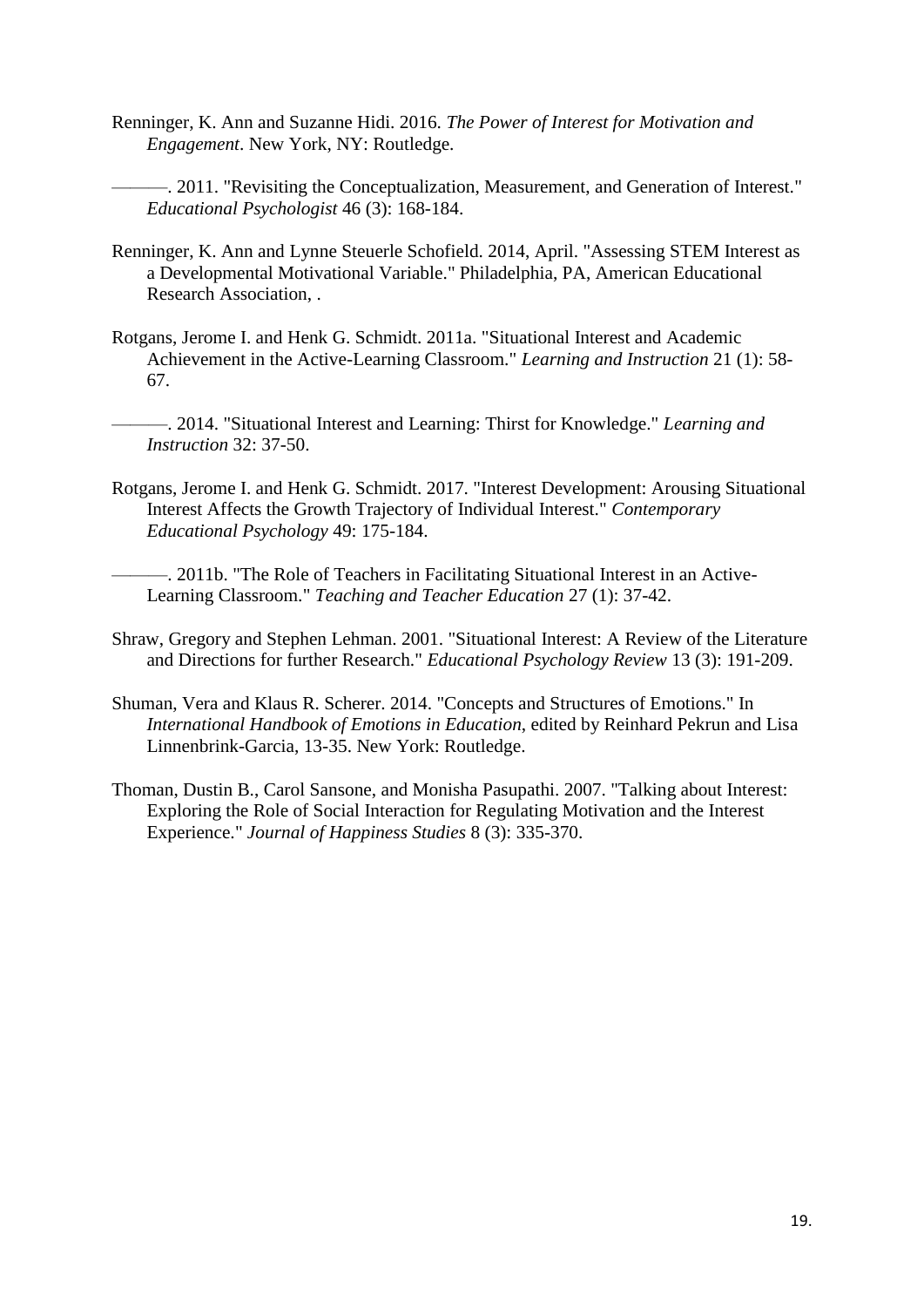#### Table 1.

| Variables             | Items                                                        |  |  |  |  |  |  |
|-----------------------|--------------------------------------------------------------|--|--|--|--|--|--|
| Novelty               |                                                              |  |  |  |  |  |  |
|                       | The information was new to me.                               |  |  |  |  |  |  |
| Cognitive activation  | It raised a question I wanted to know the answer to          |  |  |  |  |  |  |
|                       | It answered a question I had                                 |  |  |  |  |  |  |
|                       | It involved something I had to think about                   |  |  |  |  |  |  |
|                       | It involved me answering a question                          |  |  |  |  |  |  |
|                       | It involved a problem to be solved                           |  |  |  |  |  |  |
|                       | It involved making or having a choice in what I did          |  |  |  |  |  |  |
| Cognitive incongruity | The information contradicted my prior beliefs                |  |  |  |  |  |  |
|                       | The information was controversial.                           |  |  |  |  |  |  |
| Overchallenge         | It was hard to understand                                    |  |  |  |  |  |  |
| Utility value         | The information was relevant to me personally                |  |  |  |  |  |  |
|                       | The information is important to my future                    |  |  |  |  |  |  |
|                       | The information is useful in my everyday life                |  |  |  |  |  |  |
| Examples/stories      | It involved examples or applications in real life.           |  |  |  |  |  |  |
| Entertaining          | It involved a story or anecdote.                             |  |  |  |  |  |  |
| Teacher               | The teacher was especially enthusiastic [in the interesting] |  |  |  |  |  |  |
|                       | moment you have identified]                                  |  |  |  |  |  |  |
|                       | The teacher was especially knowledgeable                     |  |  |  |  |  |  |
|                       | The teacher was especially accessible.                       |  |  |  |  |  |  |
|                       | The teacher was especially knowledgeable.                    |  |  |  |  |  |  |
|                       | The teacher was especially approachable.                     |  |  |  |  |  |  |
|                       | The teacher was especially friendly.                         |  |  |  |  |  |  |

*Items Comprising Each Situational Variable*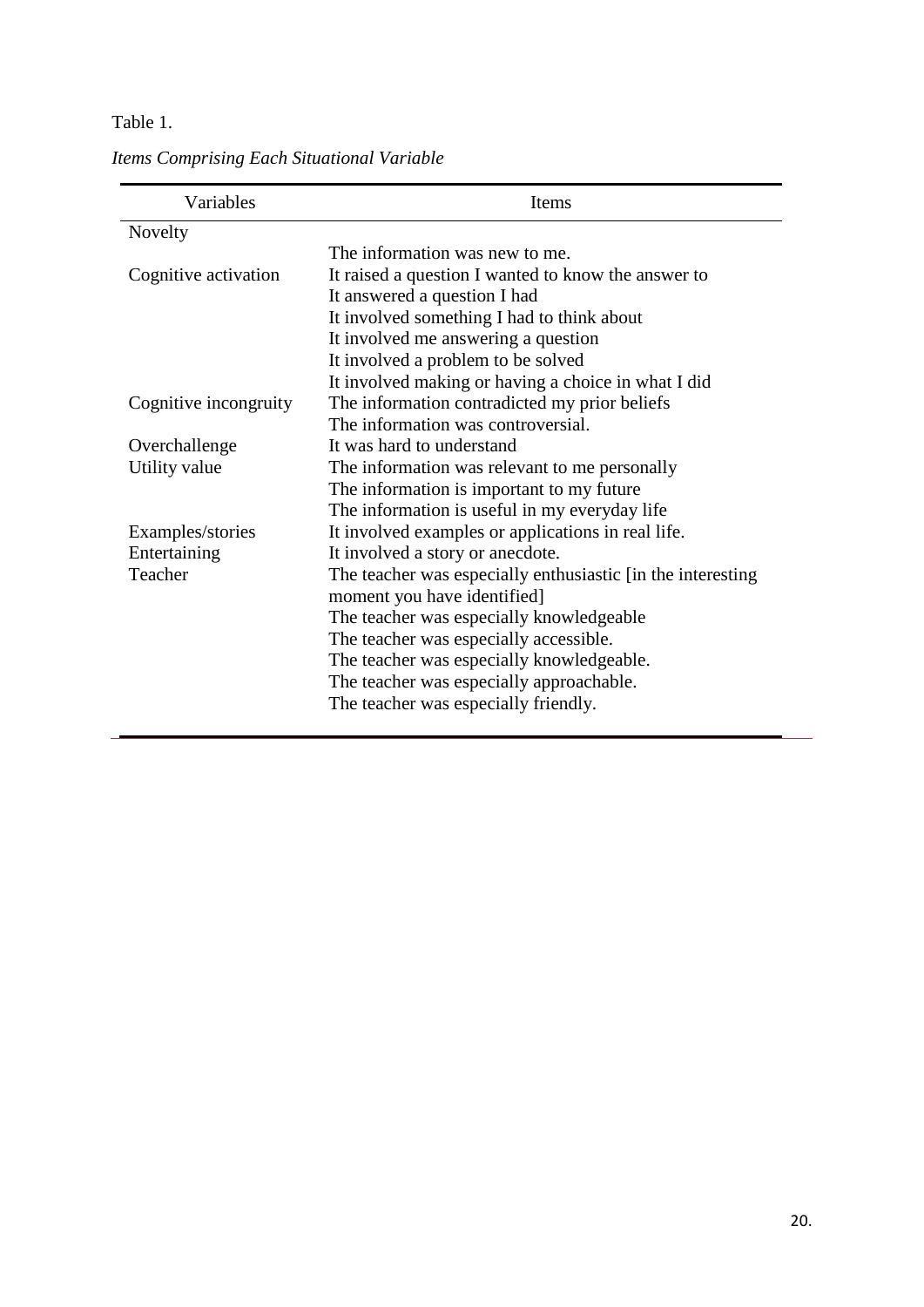

*Figure 1.* Means and standard errors for situational interest and individual interest across lectures.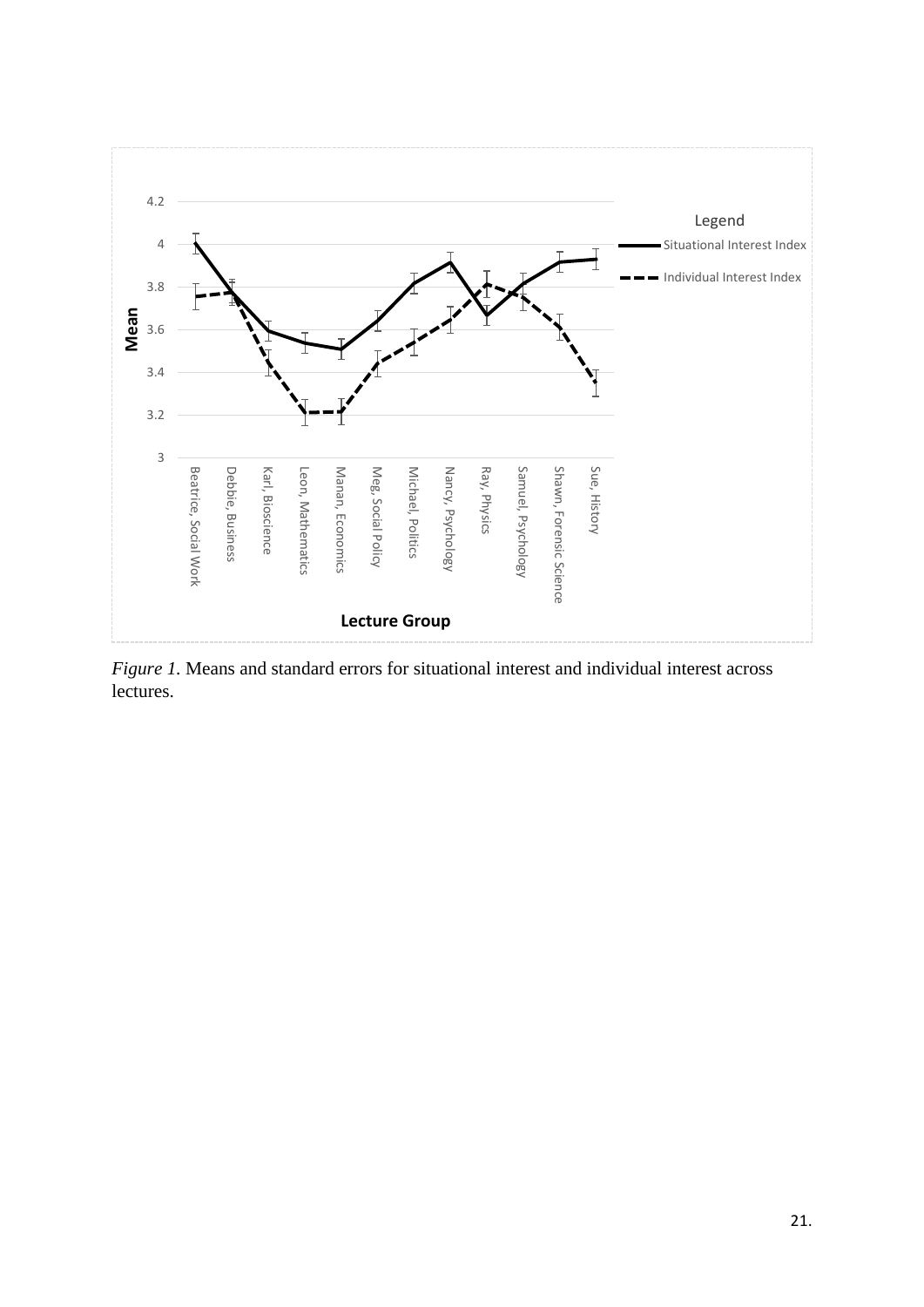## Table 2

| Variable                 |           | 2            | 3              | $\overline{\mathcal{A}}$ | 5            | 6        | 7            | 8         | 9         | 10       | 11       | 12       | 13        | 14 |
|--------------------------|-----------|--------------|----------------|--------------------------|--------------|----------|--------------|-----------|-----------|----------|----------|----------|-----------|----|
| 1. Gender                |           |              |                |                          |              |          |              |           |           |          |          |          |           |    |
| 2. White or BME          | $-.07$    | $\mathbf{1}$ |                |                          |              |          |              |           |           |          |          |          |           |    |
| $3. \text{Age}$          | .02       | $-.14***$    | $\blacksquare$ |                          |              |          |              |           |           |          |          |          |           |    |
| 4. First generation      | $-.09$    | $.22***$     | $-.05$         |                          |              |          |              |           |           |          |          |          |           |    |
| 5. Individual Interest   | $-.06$    | $-.14***$    | $.12***$       | $-.07$                   | $\mathbf{1}$ |          |              |           |           |          |          |          |           |    |
| 6. Novelty               | $.10*$    | $-.07$       | .09            | $-.06$                   | $-.07$       |          |              |           |           |          |          |          |           |    |
| 7. Cognitive activation  | .06       | .02          | .06            | $-.03$                   | $.17***$     | $.14***$ | $\mathbf{1}$ |           |           |          |          |          |           |    |
| 8. Cognitive incongruity | $-.03$    | $-.00$       | .00            | $-.07$                   | .02          | $.20**$  | $.18***$     |           |           |          |          |          |           |    |
| 9. Overchallenge         | $.11^*$   | .06          | $-.09$         | .05                      | $-.27**$     | $.24***$ | $.23***$     | $.28***$  |           |          |          |          |           |    |
| 10. Utility value        | $-.12**$  | .07          | $.19***$       | $-.01$                   | $.27***$     | $-.07$   | $.38***$     | $.09*$    | $-.03$    |          |          |          |           |    |
| 11. Examples/Stories     | $-.21$ ** | .02          | $-.05$         | .04                      | $.15***$     | .02      | $.17***$     | $-.08$    | $-.19***$ | $.17***$ |          |          |           |    |
| 12. Entertaining         | .06       | $.13***$     | $-.07$         | .01                      | .05          | $-.02$   | $.10*$       | $-.20**$  | $-.18***$ | $.16***$ | $.35***$ |          |           |    |
| 13. Teacher              | $-.08$    | .02          | .02            | $-.11*$                  | $.24***$     | .04      | $.20**$      | $-.18***$ | $-.19***$ | $.13***$ | $.30**$  | $.27***$ |           |    |
| 14. Situational Interest | $-.07$    | $-.10*$      | $.14***$       | $-.07$                   | $.51***$     | .05      | $.27***$     | .08       | $-.25***$ | $.31***$ | $.18***$ | .06      | **<br>.31 |    |

## *Pearson Product-Moment Correlations for the Study Variables*

 $\overline{\text{*p} < 05 \text{ *}} < 001 \text{ *}} < 001$